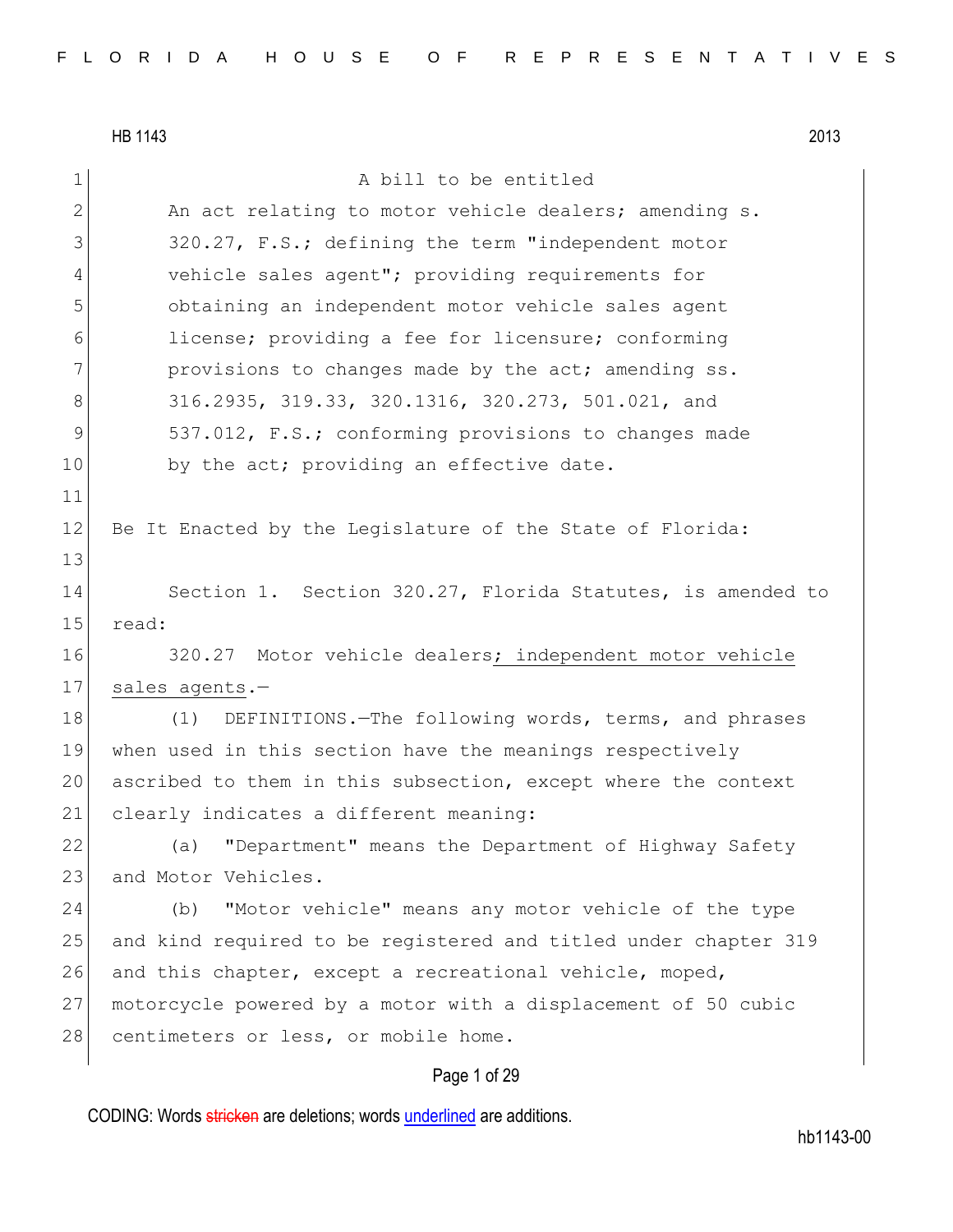29 (c) "Motor vehicle dealer" means any person engaged in the business of buying, selling, or dealing in motor vehicles or offering or displaying motor vehicles for sale at wholesale or retail, or who may service and repair motor vehicles pursuant to 33 an agreement as defined in s.  $320.60(1)$ . Any person who buys, sells, or deals in three or more motor vehicles in any 12-month period or who offers or displays for sale three or more motor vehicles in any 12-month period shall be prima facie presumed to be engaged in such business. The terms "selling" and "sale" include lease-purchase transactions. A motor vehicle dealer may, at retail or wholesale, sell a recreational vehicle as described 40 in s.  $320.01(1)(b)1.-6$ . and 8., acquired in exchange for the sale of a motor vehicle, provided such acquisition is incidental 42 to the principal business of being a motor vehicle dealer. 43 However, a motor vehicle dealer may not buy a recreational vehicle for the purpose of resale unless licensed as a 45 recreational vehicle dealer pursuant to s. 320.771. A motor vehicle dealer may apply for a certificate of title to a motor 47 vehicle required to be registered under s.  $320.08(2)$  (b), (c), 48 and (d), using a manufacturer's statement of origin as permitted by s. 319.23(1), only if such dealer is authorized by a 50 franchised agreement as defined in s.  $320.60(1)$ , to buy, sell, or deal in such vehicle and is authorized by such agreement to perform delivery and preparation obligations and warranty defect 53 adjustments on the motor vehicle; provided this limitation shall 54 not apply to recreational vehicles, van conversions, or any other motor vehicle manufactured on a truck chassis. The transfer of a motor vehicle by a dealer not meeting these

# Page 2 of 29

CODING: Words stricken are deletions; words underlined are additions.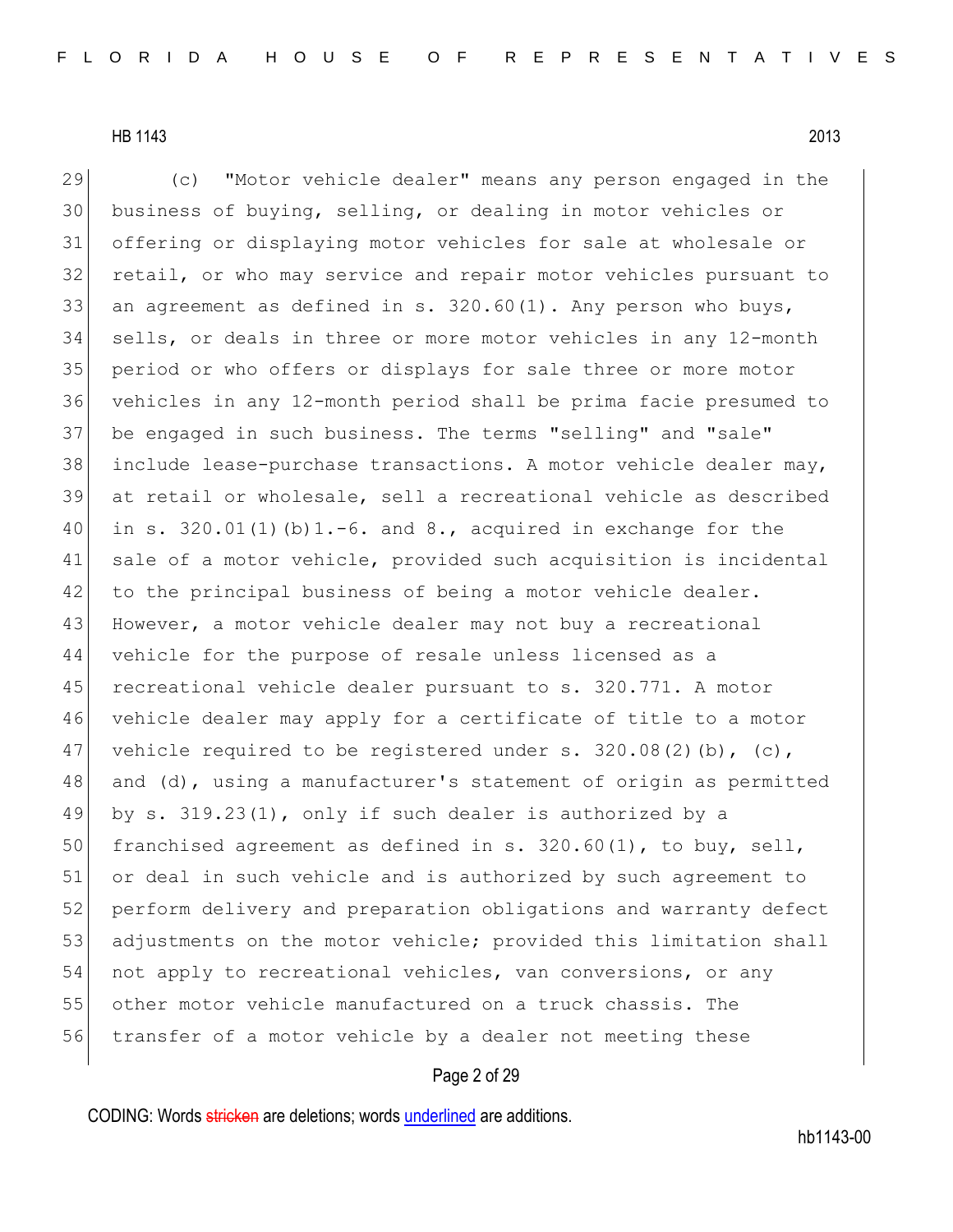57 qualifications shall be titled as a used vehicle. The 58 classifications of motor vehicle dealers are defined as follows:

59 1. "Franchised motor vehicle dealer" means any person who 60 engages in the business of repairing, servicing, buying, 61 selling, or dealing in motor vehicles pursuant to an agreement 62 as defined in s.  $320.60(1)$ .

 2. "Independent motor vehicle dealer" means any person other than a franchised or wholesale motor vehicle dealer who engages in the business of buying, selling, or dealing in motor vehicles, and who may service and repair motor vehicles.

67 3. "Wholesale motor vehicle dealer" means any person who 68 engages exclusively in the business of buying, selling, or 69 dealing in motor vehicles at wholesale or with motor vehicle 70 auctions. Such person shall be licensed to do business in this 71 state, shall not sell or auction a vehicle to any person who is 72 not a licensed dealer, and shall not have the privilege of the 73 use of dealer license plates. Any person who buys, sells, or 74 deals in motor vehicles at wholesale or with motor vehicle 75 auctions on behalf of a licensed motor vehicle dealer and as a 76 bona fide employee of such licensed motor vehicle dealer is not 77 required to be licensed as a wholesale motor vehicle dealer. In 78 such cases it shall be prima facie presumed that a bona fide 79 employer-employee relationship exists. A wholesale motor vehicle 80 dealer shall be exempt from the display provisions of this 81 section but shall maintain an office wherein records are kept in 82 order that those records may be inspected.

83 4. "Motor vehicle auction" means any person offering motor 84 vehicles or recreational vehicles for sale to the highest bidder

### Page 3 of 29

CODING: Words stricken are deletions; words underlined are additions.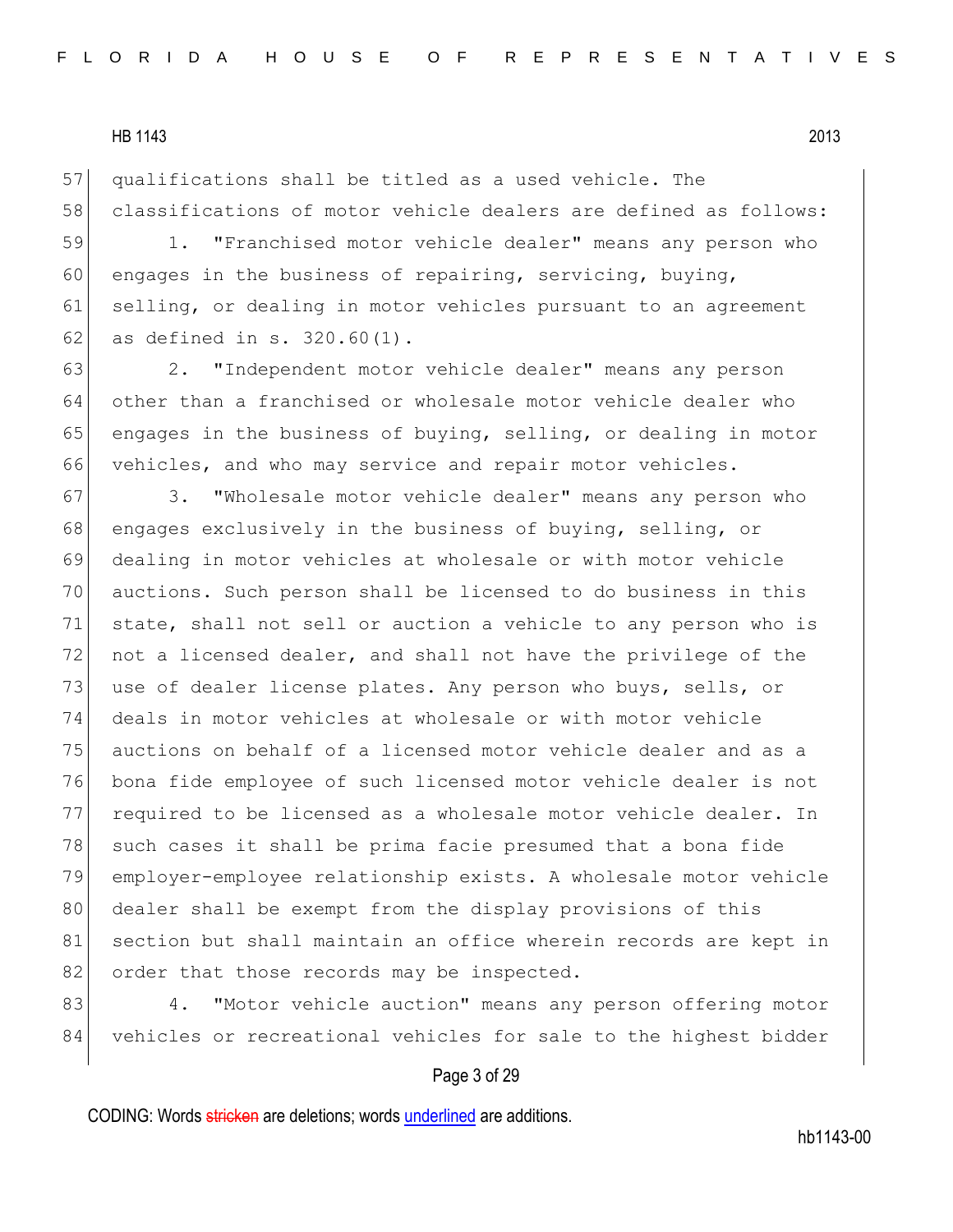91

85 where buyers are licensed motor vehicle dealers. Such person 86 shall not sell a vehicle to anyone other than a licensed motor 87 vehicle dealer.

88 5. "Salvage motor vehicle dealer" means any person who 89 engages in the business of acquiring salvaged or wrecked motor 90 vehicles for the purpose of reselling them and their parts.

92 The term "motor vehicle dealer" does not include persons not 93 engaged in the purchase or sale of motor vehicles as a business 94 who are disposing of vehicles acquired for their own use or for 95 use in their business or acquired by foreclosure or by operation 96 of law, provided such vehicles are acquired and sold in good 97 faith and not for the purpose of avoiding the provisions of this 98 law; persons engaged in the business of manufacturing, selling, 99 or offering or displaying for sale at wholesale or retail no 100 more than 25 trailers in a 12-month period; public officers 101 while performing their official duties; receivers; trustees, 102 administrators, executors, guardians, or other persons appointed 103 by, or acting under the judgment or order of, any court; banks, 104 finance companies, or other loan agencies that acquire motor 105 vehicles as an incident to their reqular business; motor vehicle 106 brokers; and motor vehicle rental and leasing companies that 107 sell motor vehicles to motor vehicle dealers licensed under this 108 section. Vehicles owned under circumstances described in this 109 paragraph may be disposed of at retail, wholesale, or auction, 110 unless otherwise restricted. A manufacturer of fire trucks, 111 ambulances, or school buses may sell such vehicles directly to 112 governmental agencies or to persons who contract to perform or

## Page 4 of 29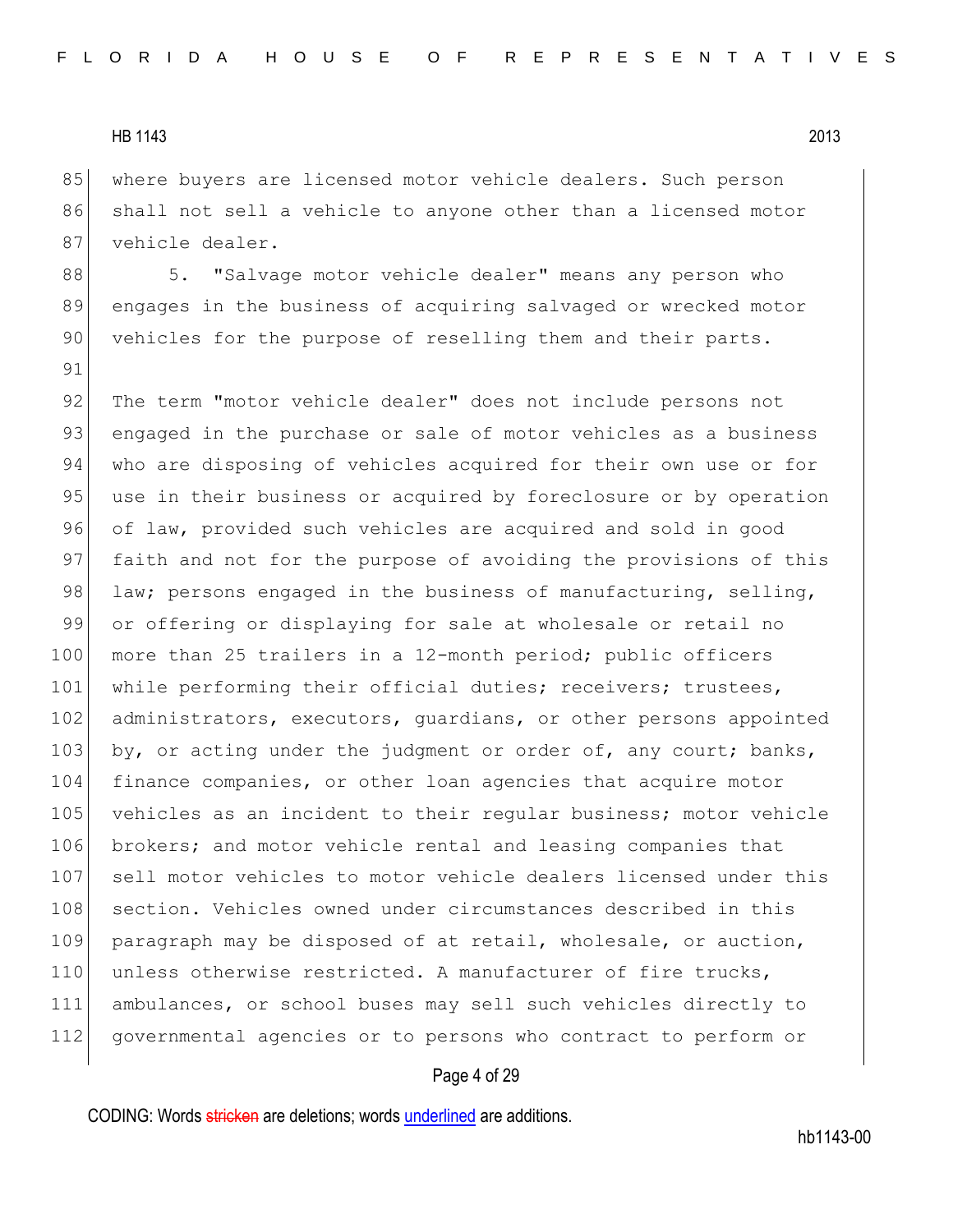113 provide firefighting, ambulance, or school transportation 114 services exclusively to governmental agencies without processing 115 such sales through dealers if such fire trucks, ambulances, 116 school buses, or similar vehicles are not presently available 117 through motor vehicle dealers licensed by the department.

118 (d) "Motor vehicle broker" means any person engaged in the 119 business of offering to procure or procuring motor vehicles for 120 the general public, or who holds himself or herself out through 121 solicitation, advertisement, or otherwise as one who offers to 122 procure or procures motor vehicles for the general public, and 123 who does not store, display, or take ownership of any vehicles 124 for the purpose of selling such vehicles.

125 (e) "Person" means any natural person, firm, partnership, 126 association, or corporation.

127 (f) "Bona fide employee" means a person who is employed by 128 a licensed motor vehicle dealer and receives annually an 129 Internal Revenue Service Form W-2, or an independent contractor 130 who has a written contract with a licensed motor vehicle dealer 131 and receives annually an Internal Revenue Service Form 1099, for 132 the purpose of acting in the capacity of or conducting motor 133 vehicle sales transactions as a motor vehicle dealer.

 (g) "Independent motor vehicle sales agent" means any person other than a bona fide employee who is associated with a motor vehicle dealer and is acting in the capacity of or conducting motor vehicle sales transactions as a motor vehicle dealer. An independent motor vehicle sales agent purchases a 139 motor vehicle using his or her own investment. 140 (2) (a) LICENSE REQUIRED. No person shall engage in

# Page 5 of 29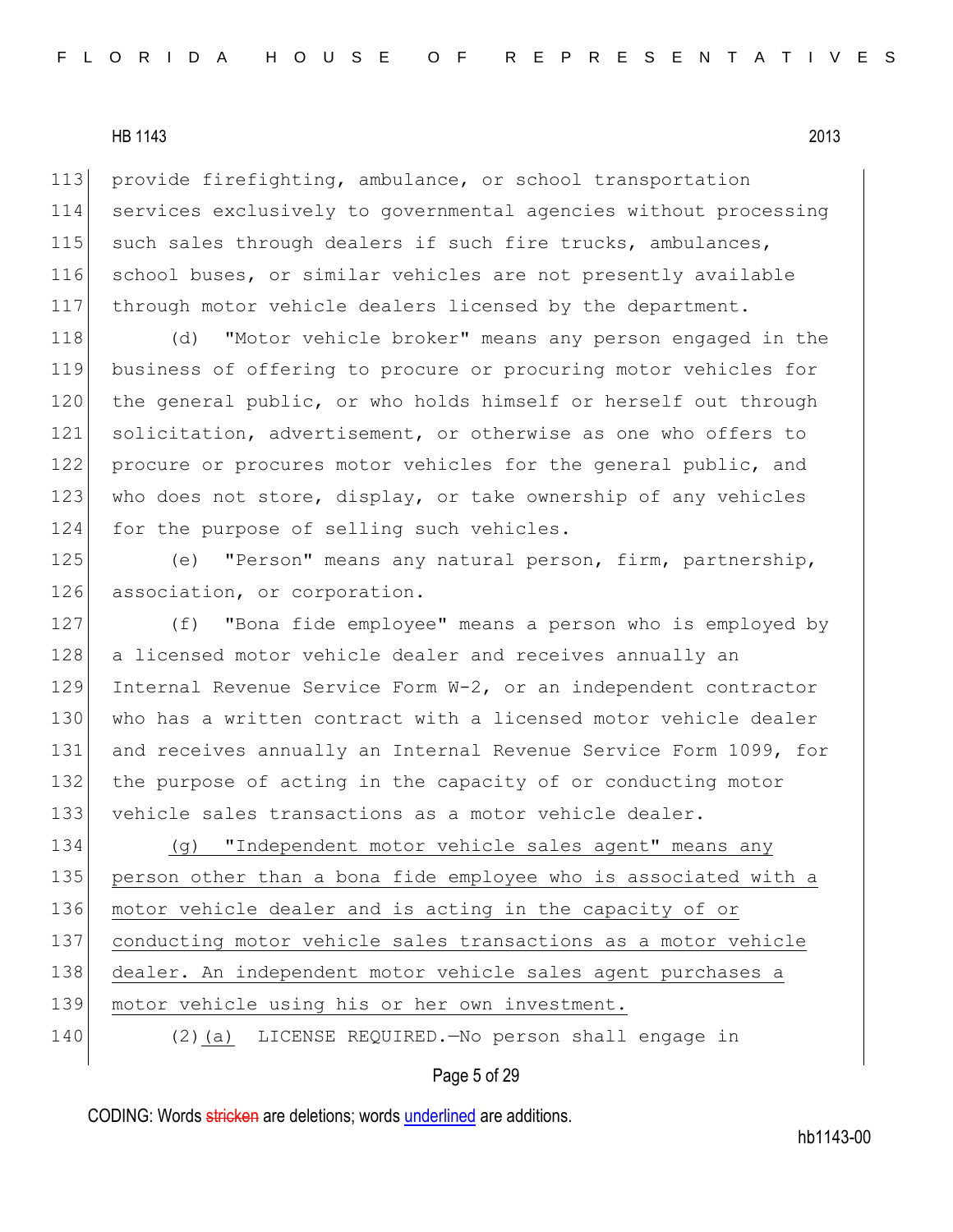141 business as, serve in the capacity of, or act as a motor vehicle 142 dealer in this state without first obtaining a license therefor 143 in the appropriate classification as provided in this section. 144 With the exception of transactions with motor vehicle auctions, 145 | no person other than a licensed motor vehicle dealer may 146 advertise for sale any motor vehicle belonging to another party 147 unless as a direct result of a bona fide legal proceeding, court 148 order, settlement of an estate, or by operation of law. However, 149 owners of motor vehicles titled in their names may advertise and 150 offer vehicles for sale on their own behalf. It shall be 151 unlawful for a licensed motor vehicle dealer to allow any person 152 other than a bona fide employee to use the motor vehicle dealer 153 license for the purpose of acting in the capacity of or 154 conducting motor vehicle sales transactions as a motor vehicle 155 dealer. Any person selling or offering a motor vehicle for sale 156 in violation of the licensing requirements of this subsection, 157 or who misrepresents to any person its relationship with any 158 manufacturer, importer, or distributor, in addition to the 159 penalties provided herein, shall be deemed guilty of an unfair 160 and deceptive trade practice as defined in part II of chapter 161 501 and shall be subject to the provisions of subsections (8)  $162$  and  $(9)$ .

163 (b) To serve in the capacity of or act as an independent 164 motor vehicle sales agent in this state, an agent shall be 165 licensed separately from a motor vehicle dealer. To obtain an 166 independent motor vehicle sales agent license, an agent must: 167 1. Possess a valid driver license. 168 2. Complete a 6-hour training course containing material

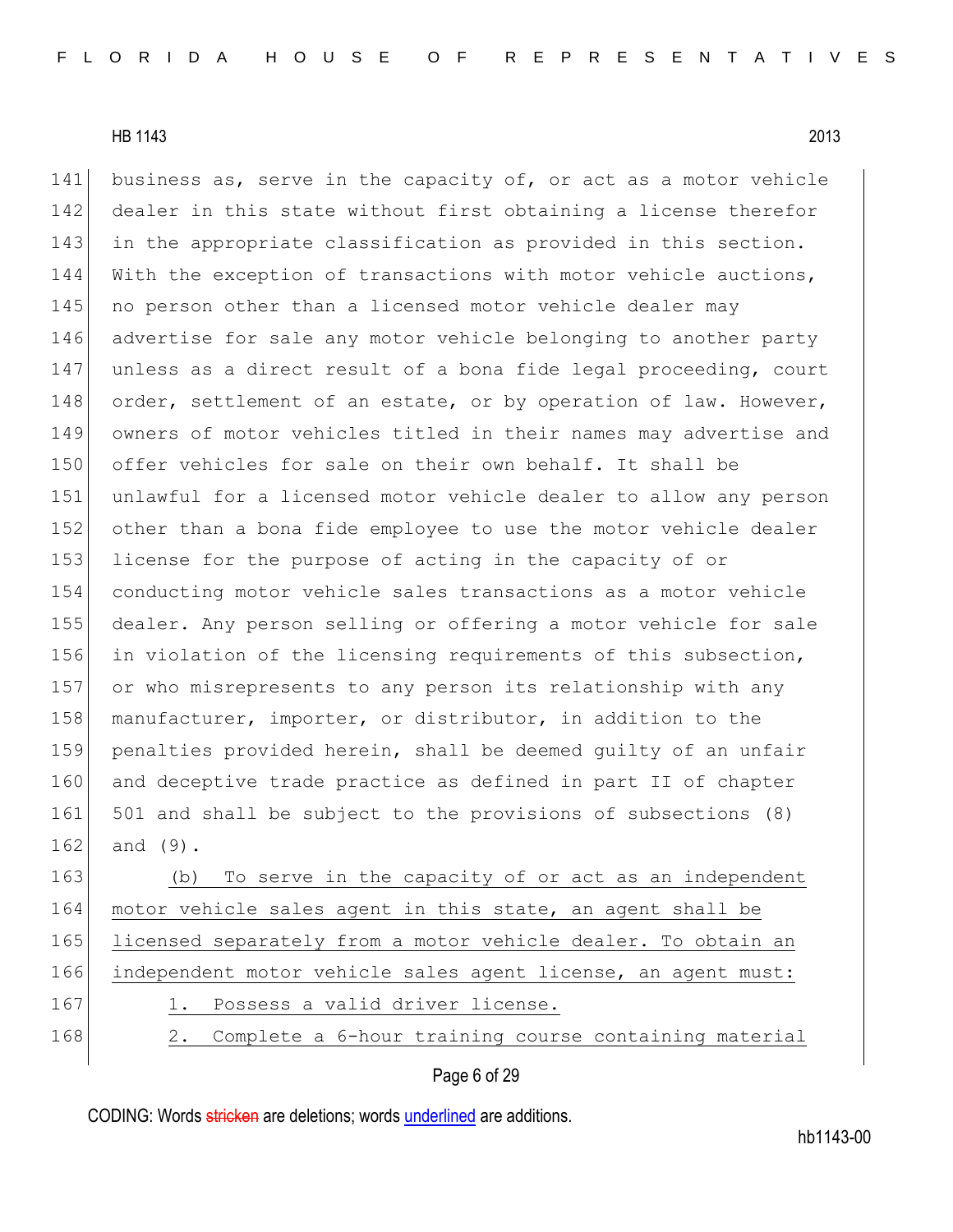| 169 | similar to material in the course required for a motor vehicle   |
|-----|------------------------------------------------------------------|
| 170 | dealer license, as provided in paragraph (4)(b).                 |
| 171 | 3. Receive a passing grade on a test measuring mastery of        |
| 172 | the course required in subparagraph 2.                           |
| 173 | Work under one or more licensed motor vehicle dealers.<br>4.     |
| 174 | Be insured under one of the associated motor vehicle<br>5.       |
| 175 | dealer's garage liability insurance.                             |
| 176 | Not have a felony conviction in the last 10 years.<br>6.         |
| 177 | Pay a fee, which fee shall be no more than 50 percent<br>7.      |
| 178 | of the fee required to obtain a motor vehicle dealer license as  |
| 179 | provided in subsection (3).                                      |
| 180 | APPLICATION AND FEE.-The application for the motor<br>(3)        |
| 181 | vehicle dealer license shall be in such form as may be           |
| 182 | prescribed by the department and shall be subject to such rules  |
| 183 | with respect thereto as may be so prescribed by it. Such         |
| 184 | application shall be verified by oath or affirmation and shall   |
| 185 | contain a full statement of the name and birth date of the       |
| 186 | person or persons applying therefor; the name of the firm or     |
| 187 | copartnership, with the names and places of residence of all     |
| 188 | members thereof, if such applicant is a firm or copartnership;   |
| 189 | the names and places of residence of the principal officers, if  |
| 190 | the applicant is a body corporate or other artificial body; the  |
| 191 | name of the state under whose laws the corporation is organized; |
| 192 | the present and former place or places of residence of the       |
| 193 | applicant; and prior business in which the applicant has been    |
| 194 | engaged and the location thereof. Such application shall         |
| 195 | describe the exact location of the place of business and shall   |
| 196 | state whether the place of business is owned by the applicant    |
|     |                                                                  |

# Page 7 of 29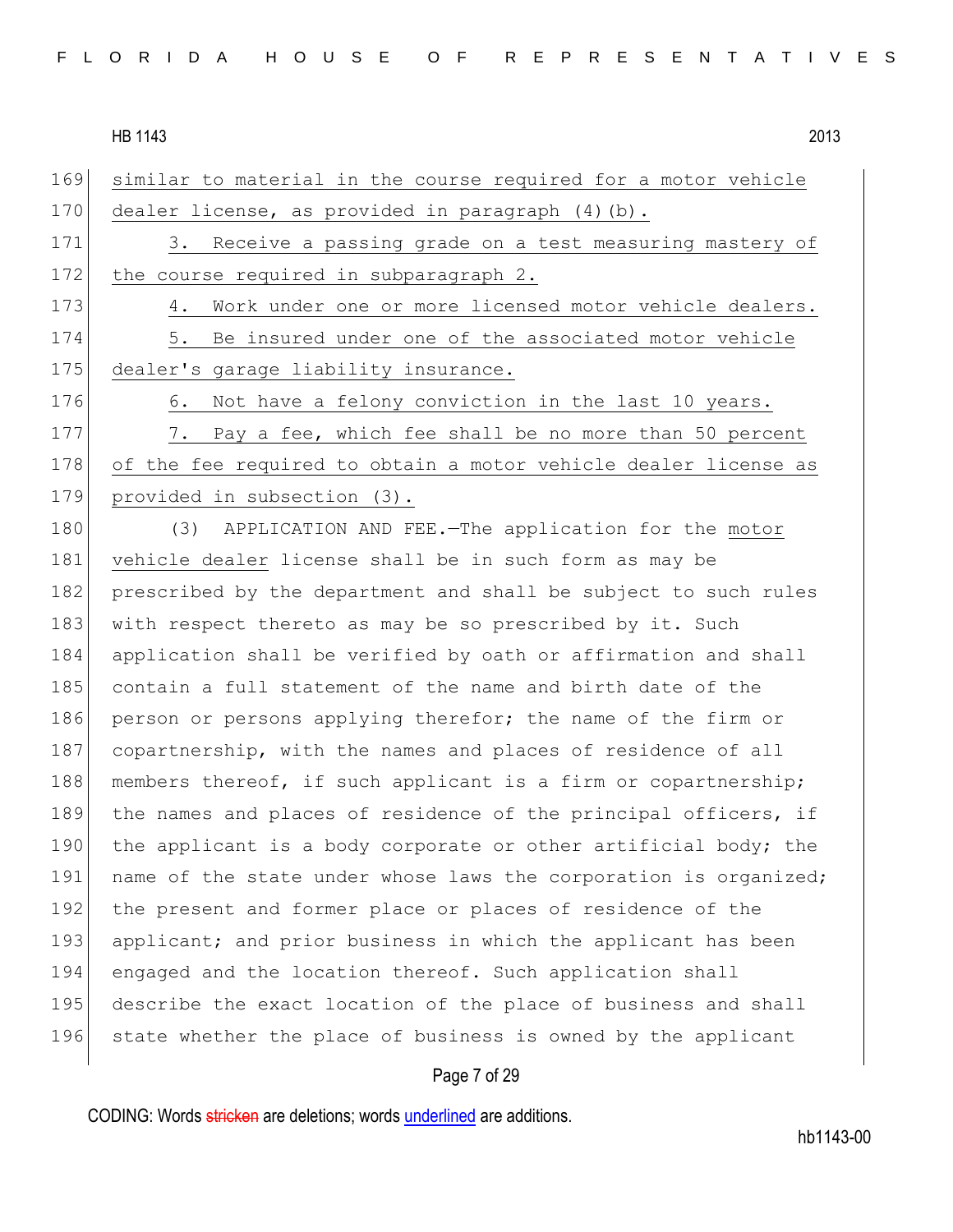197 and when acquired, or, if leased, a true copy of the lease shall 198 be attached to the application. The applicant shall certify that 199 the location provides an adequately equipped office and is not a 200 residence; that the location affords sufficient unoccupied space 201 upon and within which adequately to store all motor vehicles 202 offered and displayed for sale; and that the location is a 203 suitable place where the applicant can in good faith carry on 204 such business and keep and maintain books, records, and files 205 necessary to conduct such business, which shall be available at 206 all reasonable hours to inspection by the department or any of 207 its inspectors or other employees. The applicant shall certify 208 that the business of a motor vehicle dealer is the principal 209 business which shall be conducted at that location. The 210 application shall contain a statement that the applicant is 211 either franchised by a manufacturer of motor vehicles, in which 212 case the name of each motor vehicle that the applicant is 213 franchised to sell shall be included, or an independent 214 (nonfranchised) motor vehicle dealer. The application shall 215 contain other relevant information as may be required by the 216 department, including evidence that the applicant is insured 217 under a garage liability insurance policy or a general liability 218 insurance policy coupled with a business automobile policy, 219 which shall include, at a minimum, \$25,000 combined single-limit 220 liability coverage including bodily injury and property damage 221 protection and \$10,000 personal injury protection. However, a 222 salvage motor vehicle dealer as defined in subparagraph  $(1)(c)$ 5. 223 is exempt from the requirements for garage liability insurance 224 and personal injury protection insurance on those vehicles that

# Page 8 of 29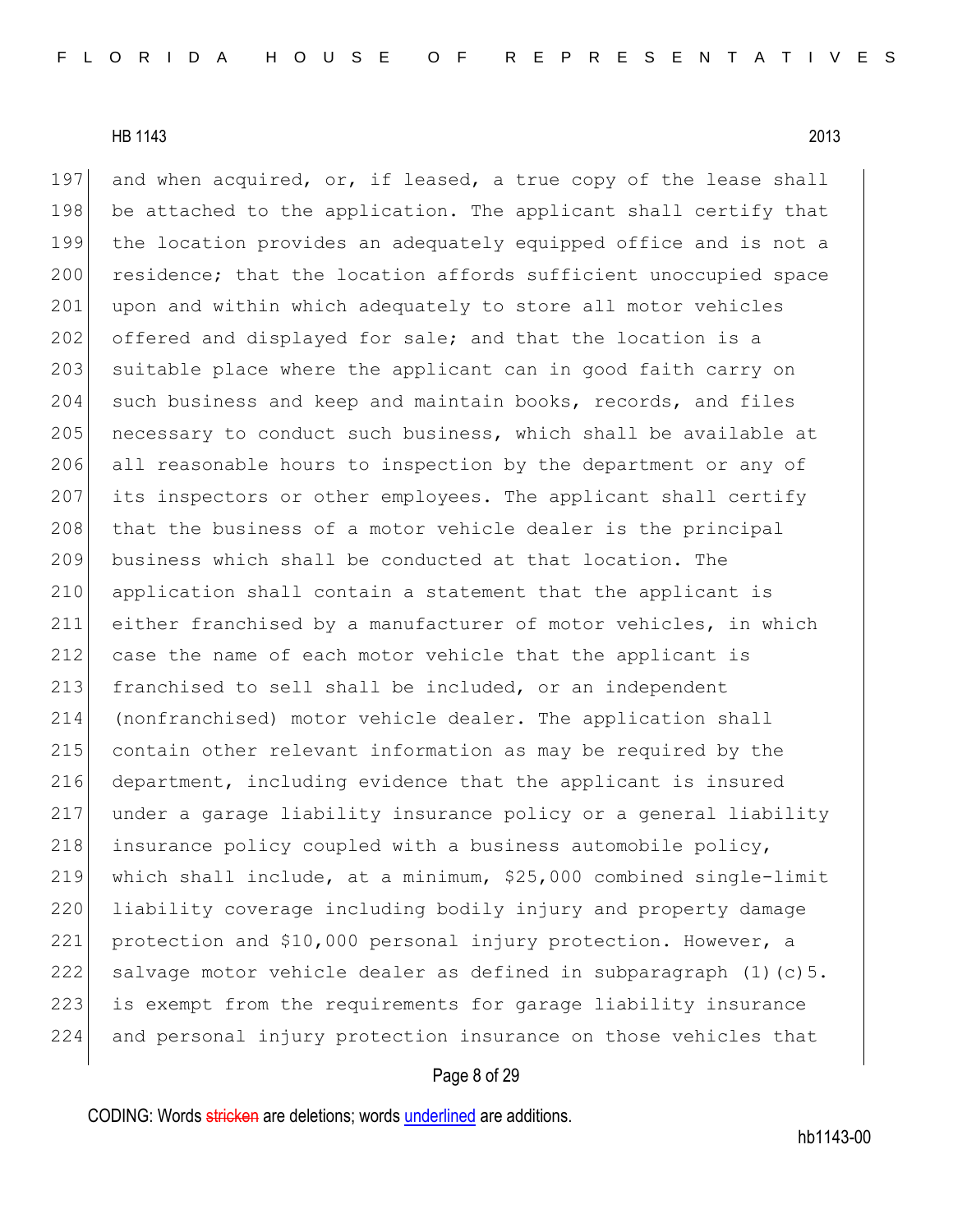225 cannot be legally operated on roads, highways, or streets in 226 this state. Franchise dealers must submit a garage liability 227 insurance policy, and all other dealers must submit a garage 228 liability insurance policy or a general liability insurance 229 policy coupled with a business automobile policy. Such policy 230 shall be for the license period, and evidence of a new or 231 continued policy shall be delivered to the department at the 232 beginning of each license period. Upon making initial 233 application, the applicant shall pay to the department a fee of 234 \$300 in addition to any other fees now required by law. Upon 235 making a subsequent renewal application, the applicant shall pay 236 to the department a fee of \$75 in addition to any other fees now 237 required by law. Upon making an application for a change of 238 location, the person shall pay a fee of \$50 in addition to any 239 other fees now required by law. The department shall, in the 240 case of every application for initial licensure, verify whether 241 certain facts set forth in the application are true. Each 242 applicant, general partner in the case of a partnership, or 243 corporate officer and director in the case of a corporate 244 applicant, must file a set of fingerprints with the department 245 for the purpose of determining any prior criminal record or any 246 outstanding warrants. The department shall submit the 247 fingerprints to the Department of Law Enforcement for state 248 processing and forwarding to the Federal Bureau of Investigation 249 for federal processing. The actual cost of state and federal 250 processing shall be borne by the applicant and is in addition to 251 the fee for licensure. The department may issue a license to an 252 applicant pending the results of the fingerprint investigation,

## Page 9 of 29

CODING: Words stricken are deletions; words underlined are additions.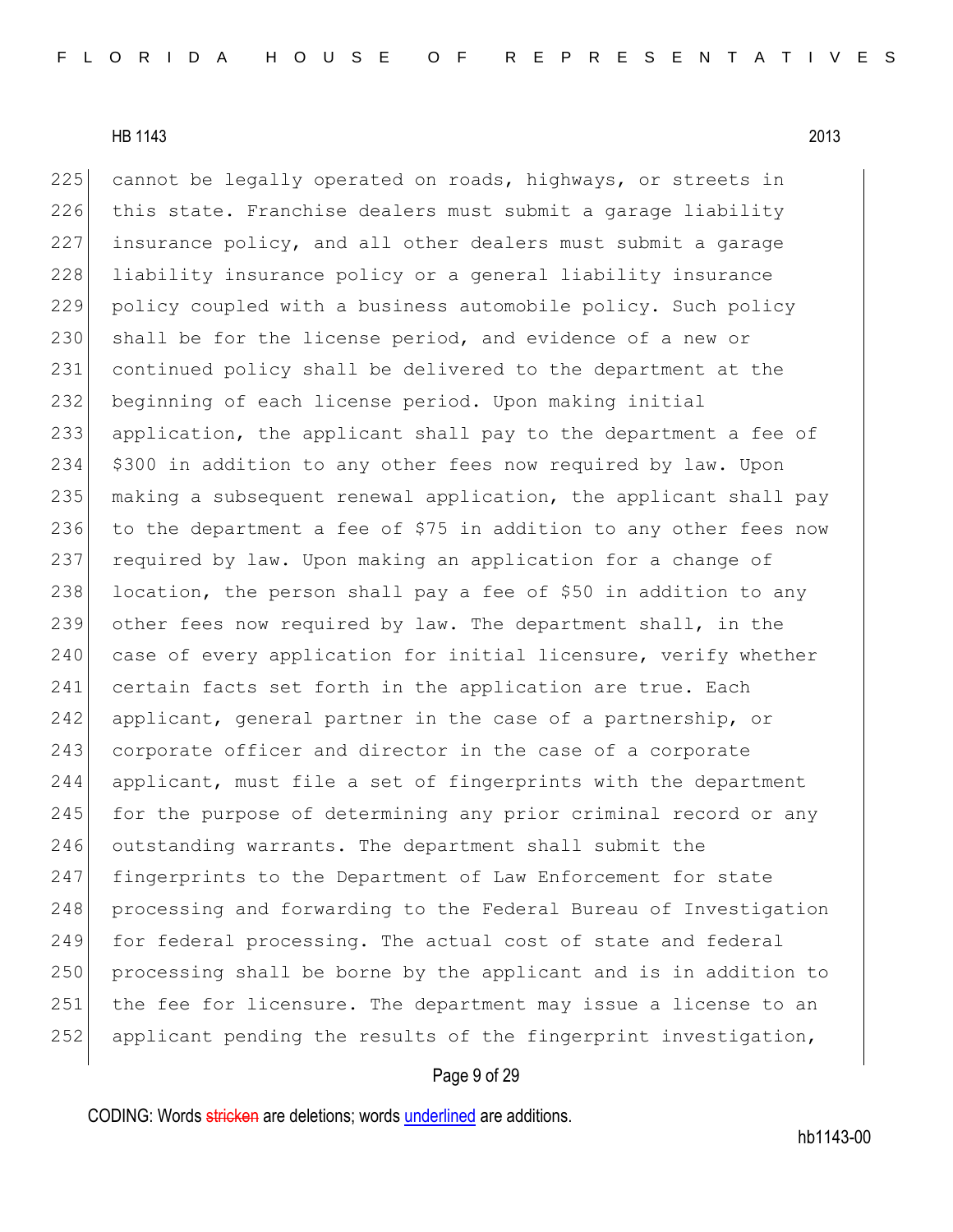253 which license is fully revocable if the department subsequently 254 determines that any facts set forth in the application are not 255 true or correctly represented.

256 (4) LICENSE CERTIFICATE.—

257 (a) A license certificate shall be issued by the 258 department in accordance with such application when the 259 application is regular in form and in compliance with the 260 provisions of this section. The license certificate may be in 261 the form of a document or a computerized card as determined by 262 the department. The actual cost of each original, additional, or 263 replacement computerized card shall be borne by the licensee and 264 is in addition to the fee for licensure. Such license, when so 265 issued, entitles the licensee to carry on and conduct the 266 business of a motor vehicle dealer. Each license issued to a 267 franchise motor vehicle dealer expires annually on December 31 268 unless revoked or suspended before prior to that date. Each 269 license issued to an independent or wholesale dealer or auction 270 or independent motor vehicle sales agent expires annually on 271 April 30 unless revoked or suspended before prior to that date. 272 At least Not less than 60 days before prior to the license 273 expiration date, the department shall deliver or mail to each 274 licensee the necessary renewal forms. Each independent dealer 275 shall certify that the dealer (owner, partner, officer, or 276 director of the licensee, or a full-time employee of the 277 licensee that holds a responsible management-level position) has 278 completed 8 hours of continuing education before prior to filing 279 the renewal forms with the department. Such certification shall  $280$  be filed once every 2 years. The continuing education shall

# Page 10 of 29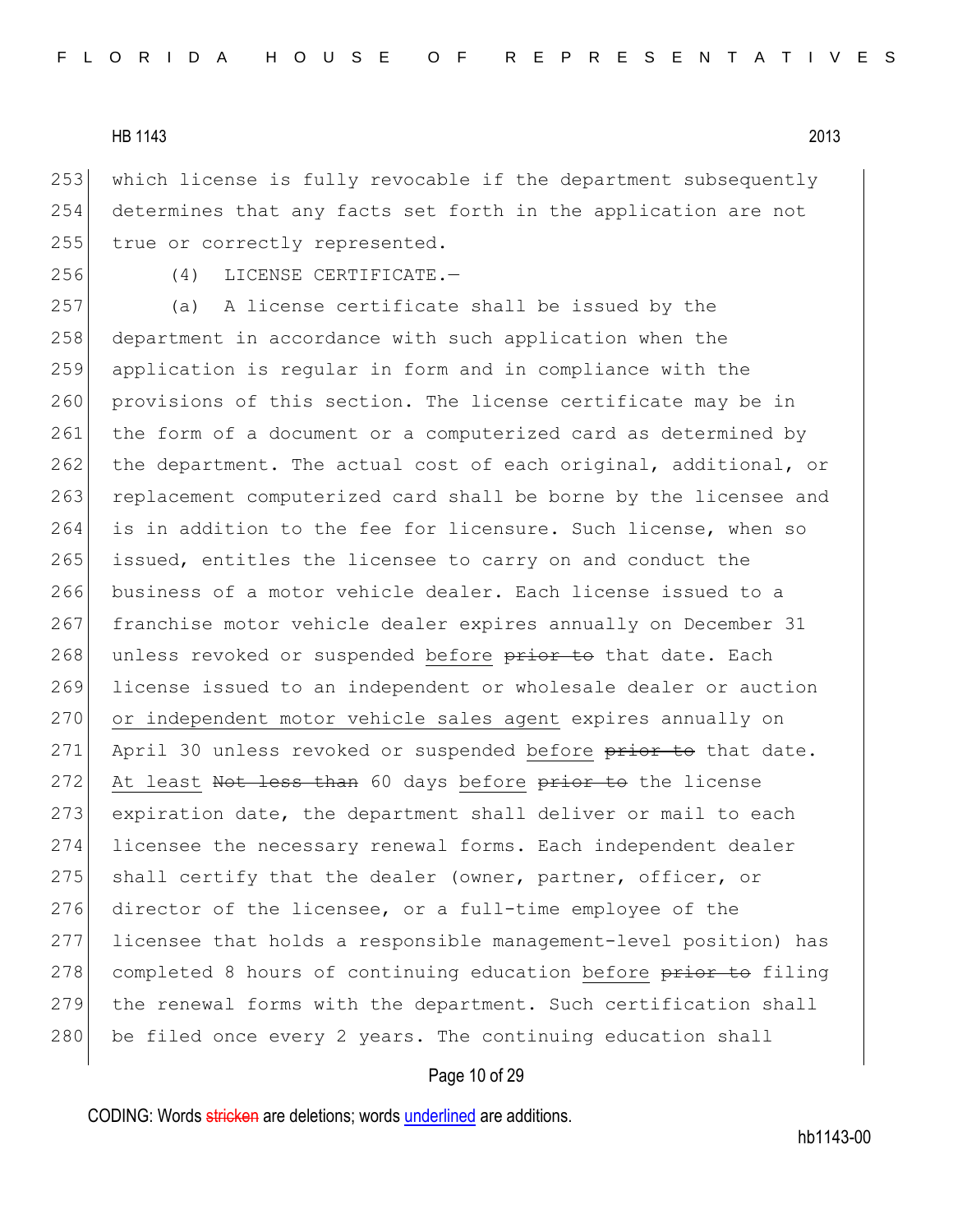281 include at least 2 hours of legal or legislative issues, 1 hour 282 of department issues, and 5 hours of relevant motor vehicle industry topics. Continuing education shall be provided by dealer schools licensed under paragraph (b) either in a 285 classroom setting or by correspondence. Such schools shall provide certificates of completion to the department and the 287 customer which shall be filed with the license renewal form, and 288 such schools may charge a fee for providing continuing education. Any licensee who does not file his or her application 290 and fees and any other requisite documents, as required by  $law$ , 291 with the department at least 30 days before prior to the license expiration date shall cease to engage in business as a motor 293 vehicle dealer or independent motor vehicle sales agent on the license expiration date. A renewal filed with the department within 45 days after the expiration date shall be accompanied by 296 a delinquent fee of \$100. Thereafter, a new application is required, accompanied by the initial license fee. A license 298 certificate duly issued by the department may be modified by endorsement to show a change in the name of the licensee, provided, as shown by affidavit of the licensee, the majority ownership interest of the licensee has not changed or the name of the person appearing as franchisee on the sales and service agreement has not changed. Modification of a license certificate to show any name change as herein provided shall not require initial licensure or reissuance of dealer tags; however, any dealer obtaining a name change shall transact all business in and be properly identified by that name. All documents relative 308 to licensure shall reflect the new name. In the case of a

# Page 11 of 29

CODING: Words stricken are deletions; words underlined are additions.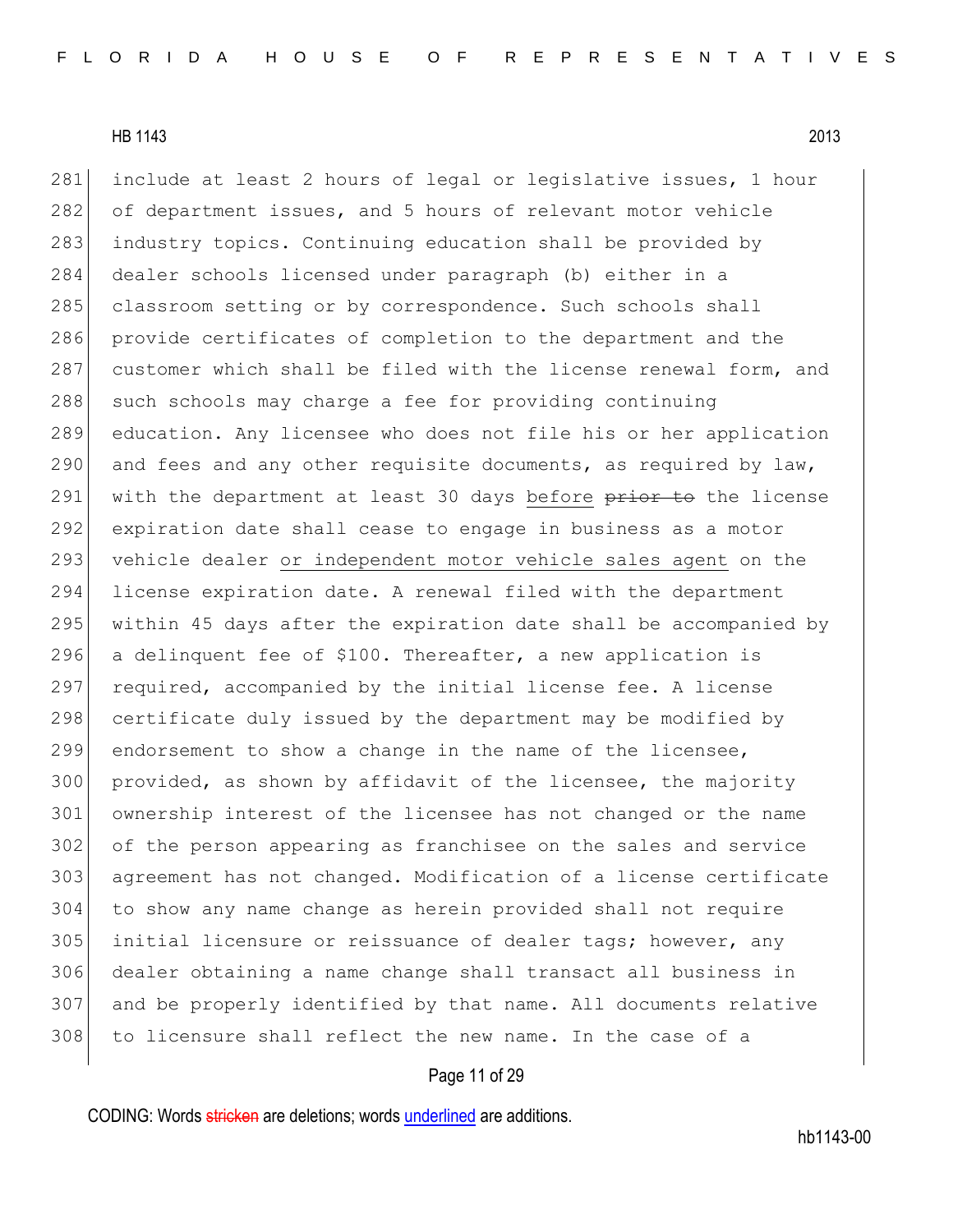309 franchise dealer, the name change shall be approved by the 310 manufacturer, distributor, or importer. A licensee applying for a name change endorsement shall pay a fee of \$25 which fee shall apply to the change in the name of a main location and all additional locations licensed under the provisions of subsection (5). Each initial license application received by the department shall be accompanied by verification that, within the preceding 6 months, the applicant, or one or more of his or her designated employees, or an independent motor vehicle sales agent, has attended a training and information seminar conducted by a licensed motor vehicle dealer training school. Any applicant for a new franchised motor vehicle dealer license who has held a valid franchised motor vehicle dealer license continuously for the past 2 years and who remains in good standing with the department is exempt from the prelicensing training requirement. Such seminar shall include, but is not limited to, statutory 325 dealer requirements, which requirements include required bookkeeping and recordkeeping procedures, requirements for the collection of sales and use taxes, and such other information that in the opinion of the department will promote good business practices. No seminar may exceed 8 hours in length.

 (b) Each initial license application received by the 331 department for licensure under subparagraph  $(1)(c)$  c). shall be 332 accompanied by verification that, within the preceding 6 months, the applicant (owner, partner, officer, or director of the applicant, or a full-time employee of the applicant that holds a 335 responsible management-level position) has successfully completed training conducted by a licensed motor vehicle dealer

# Page 12 of 29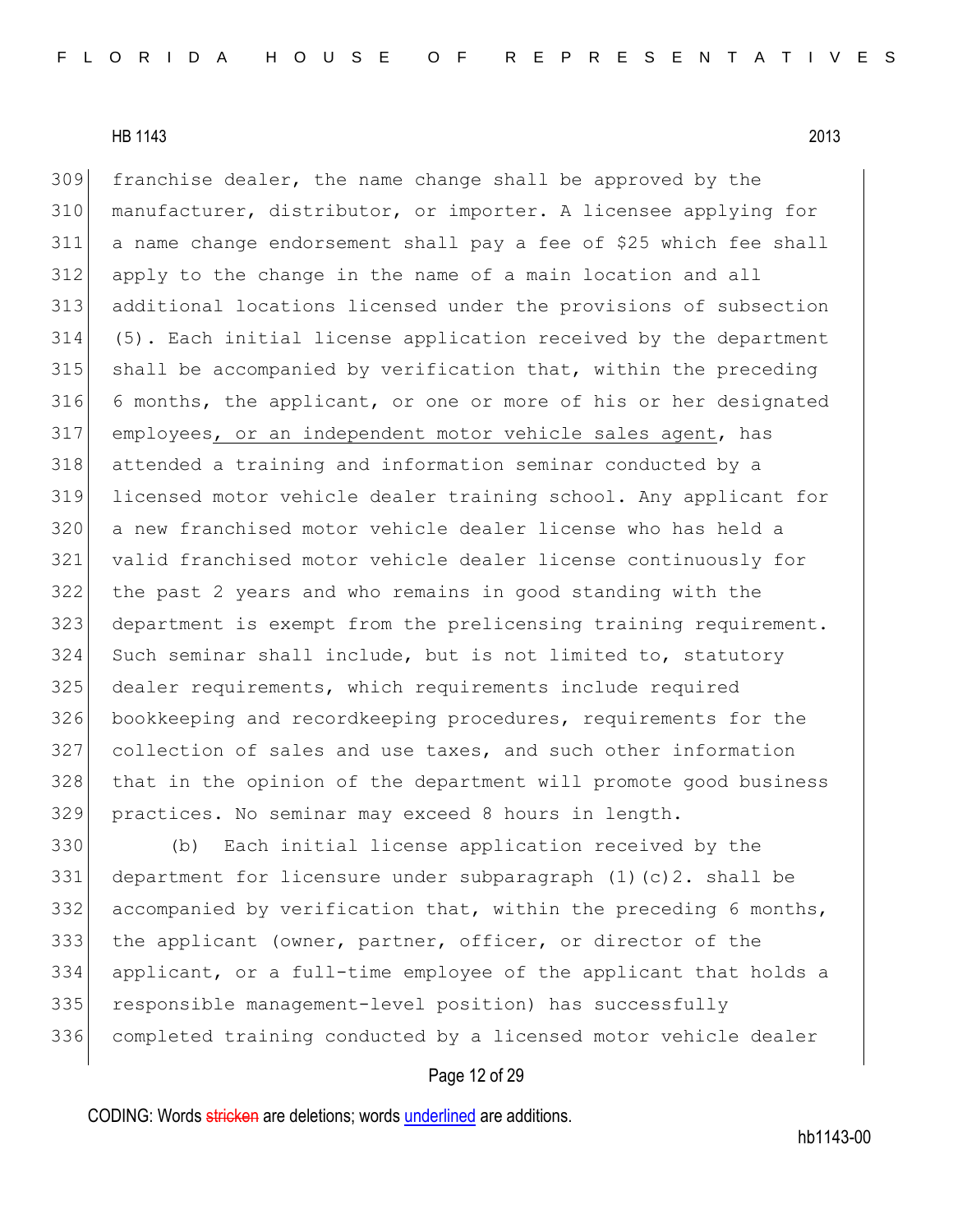training school. Such training must include training in titling 338 and registration of motor vehicles, laws relating to unfair and deceptive trade practices, laws relating to financing with 340 regard to buy-here, pay-here operations, and such other information that in the opinion of the department will promote good business practices. Successful completion of this training shall be determined by examination administered at the end of the course and attendance of no less than 90 percent of the total hours required by such school. Any applicant who had held a valid motor vehicle dealer or independent motor vehicle sales 347 agent dealer's license continuously within the past 2 years and 348 who remains in good standing with the department is exempt from the prelicensing requirements of this section. The department 350 shall have the authority to adopt any rule necessary for establishing the training curriculum; length of training, which shall not exceed 8 hours for required department topics and shall not exceed an additional 24 hours for topics related to 354 other regulatory agencies' instructor qualifications; and any other requirements under this section. The curriculum for other 356 subjects shall be approved by any and all other regulatory agencies having jurisdiction over specific subject matters; 358 however, the overall administration of the licensing of these dealer schools and their instructors shall remain with the 360 department. Such schools are authorized to charge a fee.

 (5) SUPPLEMENTAL LICENSE.—Any person licensed hereunder shall obtain a supplemental license for each permanent additional place or places of business not contiguous to the premises for which the original license is issued, on a form to

# Page 13 of 29

CODING: Words stricken are deletions; words underlined are additions.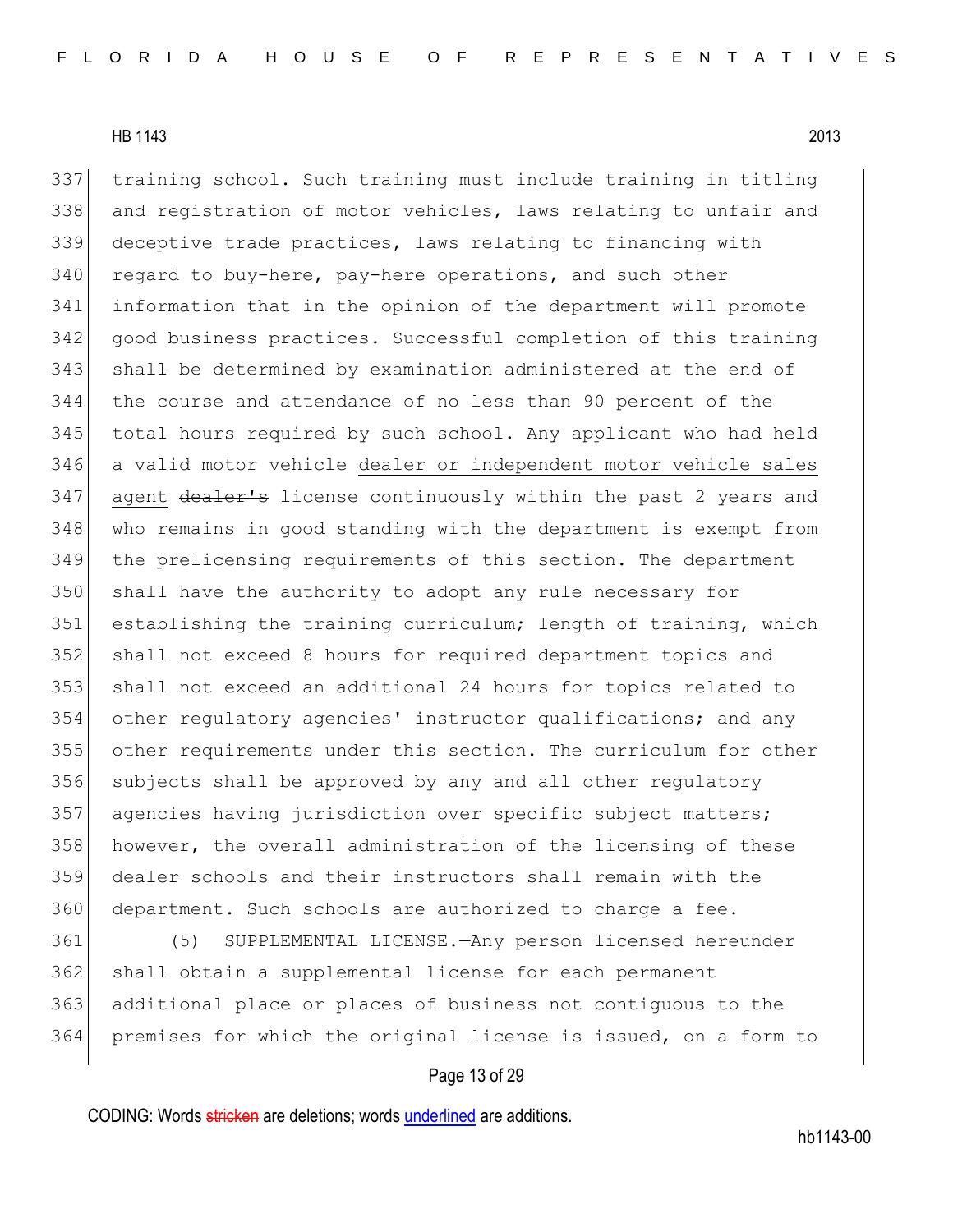$365$  be furnished by the department, and upon payment of a fee of \$50 366 for each such additional location. Upon making renewal 367 applications for such supplemental licenses, such applicant 368 shall pay \$50 for each additional location. A supplemental 369 license authorizing off-premises sales shall be issued, at no 370 charge to the dealer, for a period not to exceed 10 consecutive 371 calendar days. To obtain such a temporary supplemental license 372 for off-premises sales, the applicant must be a licensed dealer; 373 must notify the applicable local department office of the 374 specific dates and location for which such license is requested, 375 display a sign at the licensed location clearly identifying the 376 dealer, and provide staff to work at the temporary location for 377 the duration of the off-premises sale; must meet any local 378 government permitting requirements; and must have permission of 379 the property owner to sell at that location. In the case of an 380 off-premises sale by a motor vehicle dealer licensed under 381 subparagraph  $(1)(c)$ 1. for the sale of new motor vehicles, the 382 applicant must also include documentation notifying the 383 applicable licensee licensed under s. 320.61 of the intent to 384 engage in an off-premises sale 5 working days before prior to 385 the date of the off-premises sale. The licensee shall either 386 approve or disapprove of the off-premises sale within 2 working 387 days after receiving notice; otherwise, it will be deemed 388 approved. This section does not apply to a nonselling motor 389 vehicle show or public display of new motor vehicles.

390 (6) RECORDS TO BE KEPT BY LICENSEE.—Every licensee shall 391 keep a book or record in either paper or electronic form as 392 prescribed or approved by the department for a period of 5

# Page 14 of 29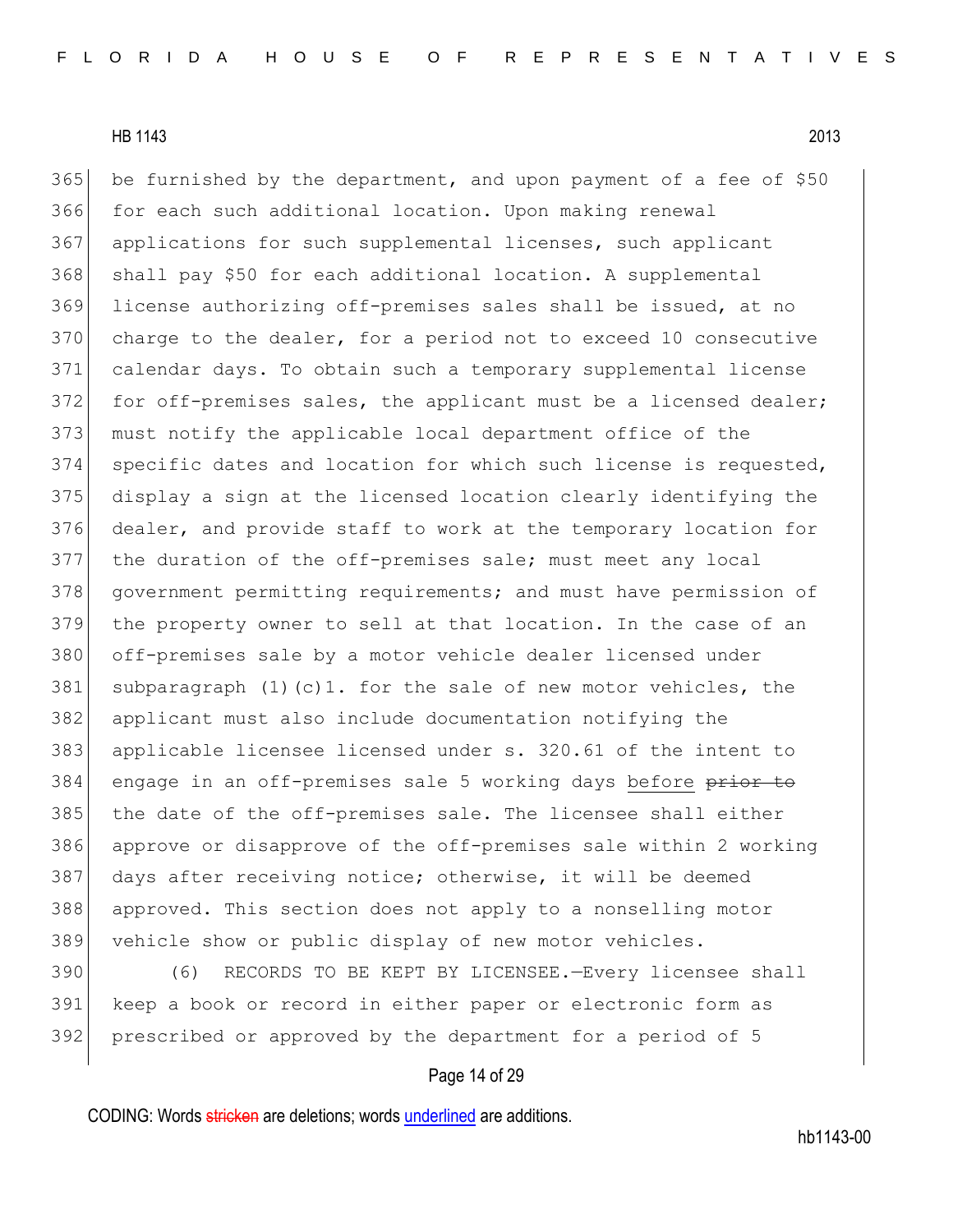393 years, in which the licensee shall keep a record of the 394 purchase, sale, or exchange, or receipt for the purpose of sale, 395 of any motor vehicle, the date upon which any temporary tag was 396 issued, the date of title transfer, and a description of such 397 motor vehicle together with the name and address of the seller, 398 the purchaser, and the alleged owner or other person from whom 399 such motor vehicle was purchased or received or to whom it was 400 sold or delivered, as the case may be. Such description shall 401 include the identification or engine number, maker's number, if 402 any, chassis number, if any, and such other numbers or 403 identification marks as may be thereon and shall also include a 404 statement that a number has been obliterated, defaced, or 405 changed, if such is the fact. When a licensee chooses to 406 maintain electronic records, the original paper documents may be 407 destroyed after the licensee successfully transfers title and 408 registration to the purchaser as required by chapter 319 for any 409 purchaser who titles and registers the motor vehicle in this 410 state. In the case of a sale to a purchaser who will title and 411 register the motor vehicle in another state or country, the 412 licensee may destroy the original paper documents after 413 successfully delivering a lawfully reassigned title or 414 manufacturer's certificate or statement of origin to the 415 purchaser and after producing electronic images of all documents 416 related to the sale.

417 (7) CERTIFICATE OF TITLE REQUIRED.—For each used motor 418 vehicle in the possession of a licensee and offered for sale by 419 him or her, the licensee either shall have in his or her 420 possession or control a duly assigned certificate of title from

## Page 15 of 29

CODING: Words stricken are deletions; words underlined are additions.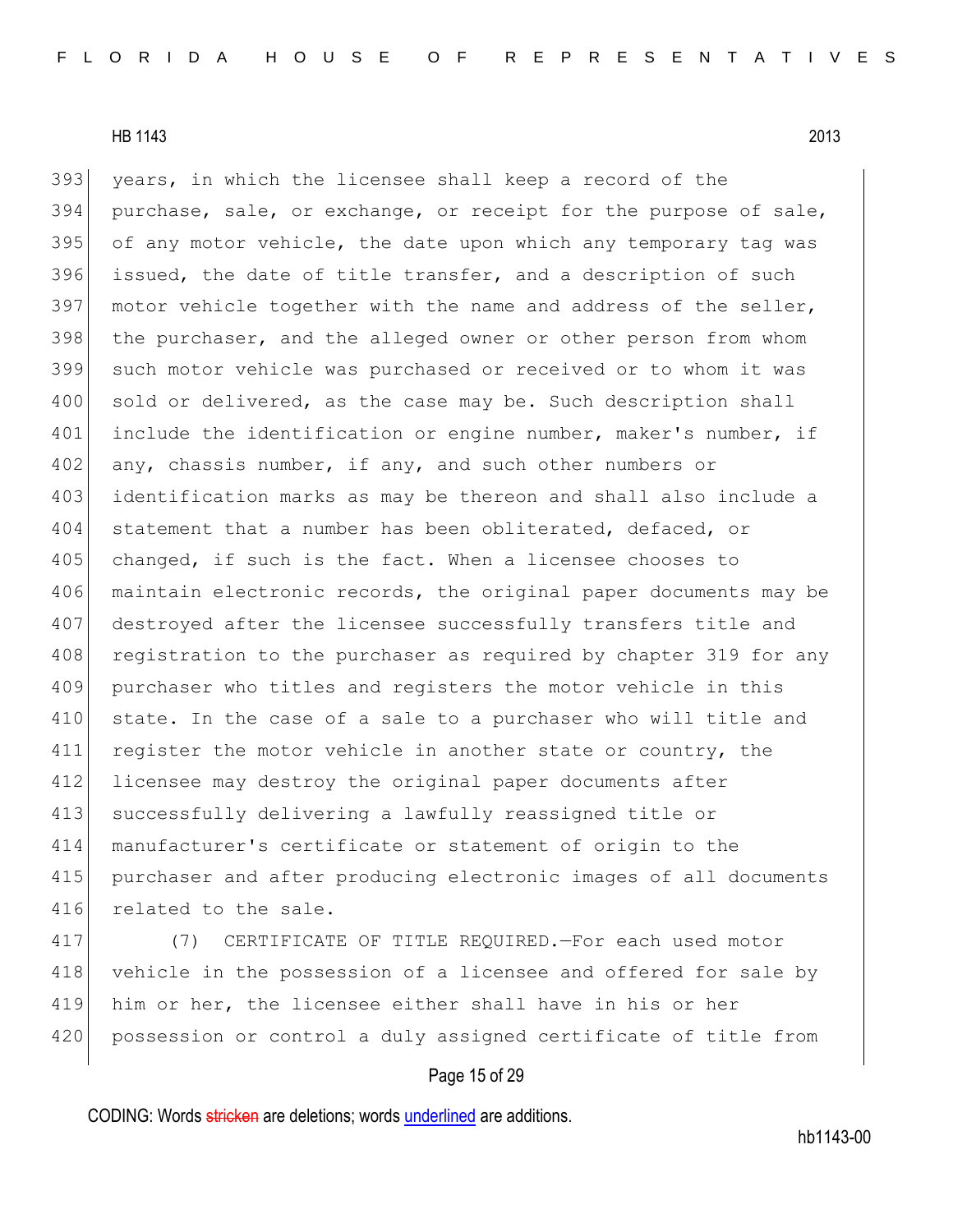421 the owner in accordance with the provisions of chapter 319, from 422 the time when the motor vehicle is delivered to the licensee and 423 offered for sale by him or her until it has been disposed of by 424 the licensee, or shall have reasonable indicia of ownership or 425 right of possession, or shall have made proper application for a 426 certificate of title or duplicate certificate of title in 427 accordance with the provisions of chapter 319. A motor vehicle 428 dealer or independent motor vehicle sales agent may not sell or 429 offer for sale a vehicle in his or her possession unless the 430 dealer satisfies the requirements of this subsection. Reasonable 431 indicia of ownership shall include a duly assigned certificate 432 of title; in the case of a new motor vehicle, a manufacturer's 433 certificate of origin issued to or reassigned to the dealer; a 434 consignment contract between the owner and the dealer along with 435 a secure power of attorney from the owner to the dealer 436 authorizing the dealer to apply for a duplicate certificate of 437 title and assign the title on behalf of the owner; a court order 438 awarding title to the vehicle to the dealer; a salvage 439 certificate of title; a photocopy of a duly assigned certificate 440 of title being held by a financial institution as collateral for 441 a business loan of money to the dealer ("floor plan"); a copy of 442 a canceled check or other documentation evidencing that an 443 outstanding lien on a vehicle taken in trade by a licensed 444 dealer has been satisfied and that the certificate of title will 445 be, but has not yet been, received by the dealer; a vehicle 446 purchase order or installment contract for a specific vehicle 447 identifying that vehicle as a trade-in on a replacement vehicle; 448 or a duly executed odometer disclosure statement as required by

# Page 16 of 29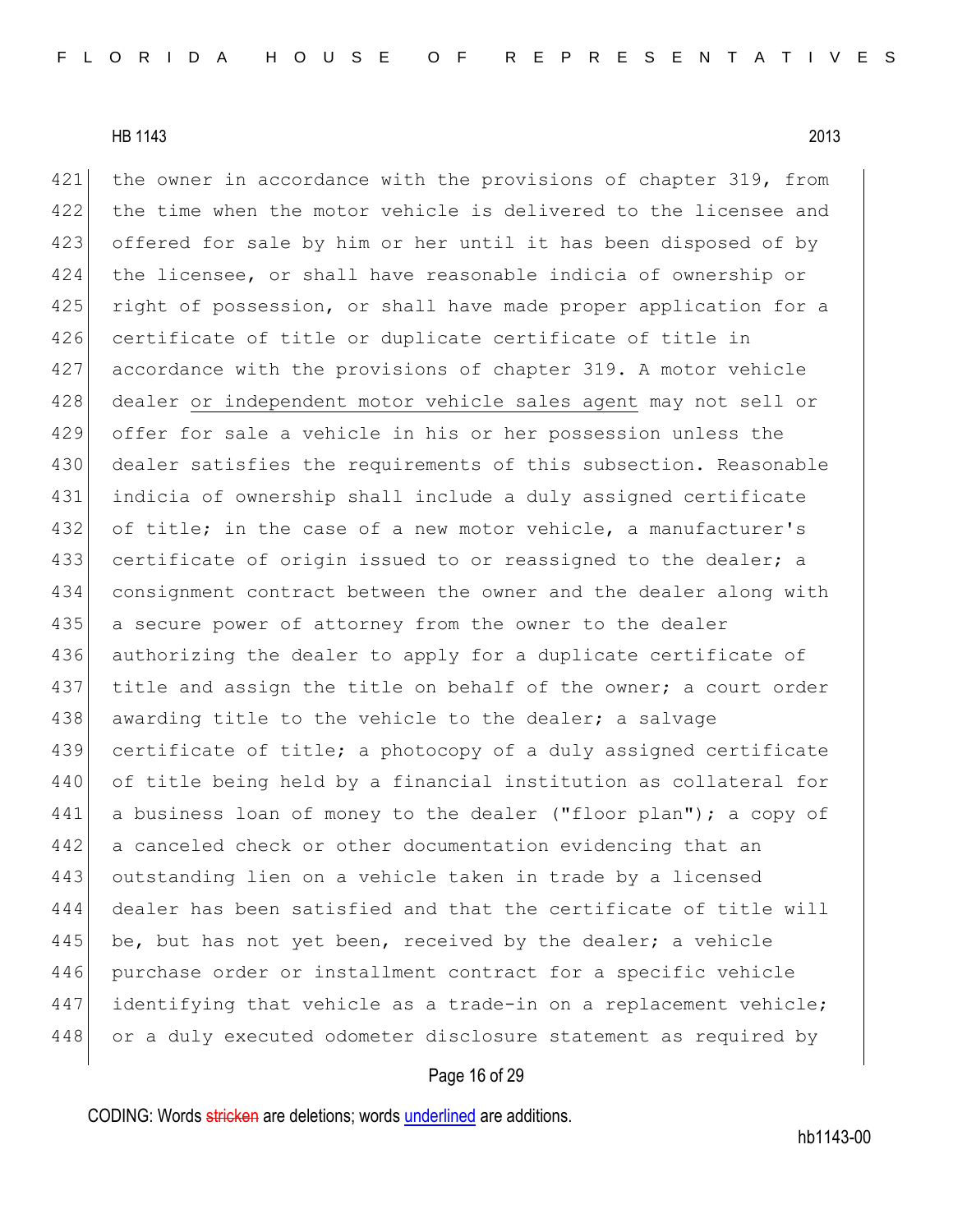Title IV of the Motor Vehicle Information and Cost Savings Act of 1972 (Pub. L. No. 92-513, as amended by Pub. L. No. 94-364 and Pub. L. No. 100-561) and by 49 C.F.R. part 580 bearing the 452 signatures of the titled owners of a traded-in vehicle.

453 (8) PENALTY.—Any person found guilty of violating any of 454 the provisions of this section is guilty of a misdemeanor of the 455 | second degree, punishable as provided in s. 775.082 or s. 456 775.083.

457 (9) DENIAL, SUSPENSION, OR REVOCATION.—

458 (a) The department may deny, suspend, or revoke any 459 license issued hereunder or under the provisions of s. 320.77 or 460 s. 320.771 upon proof that an applicant or a licensee has:

461 1. Committed fraud or willful misrepresentation in 462 application for or in obtaining a license.

463 2. Been convicted of a felony.

464 3. Failed to honor a bank draft or check given to a motor 465 vehicle dealer or independent motor vehicle sales agent for the 466 purchase of a motor vehicle by another motor vehicle dealer or 467 independent motor vehicle sales agent within 10 days after 468 notification that the bank draft or check has been dishonored. 469 If the transaction is disputed, the maker of the bank draft or 470 check shall post a bond in accordance with the provisions of s. 471 559.917, and no proceeding for revocation or suspension shall be 472 commenced until the dispute is resolved.

 4.a. Failed to provide payment within 10 business days to the department for a check payable to the department that was dishonored due to insufficient funds in the amount due plus any 476 statutorily authorized fee for uttering a worthless check. The

## Page 17 of 29

CODING: Words stricken are deletions; words underlined are additions.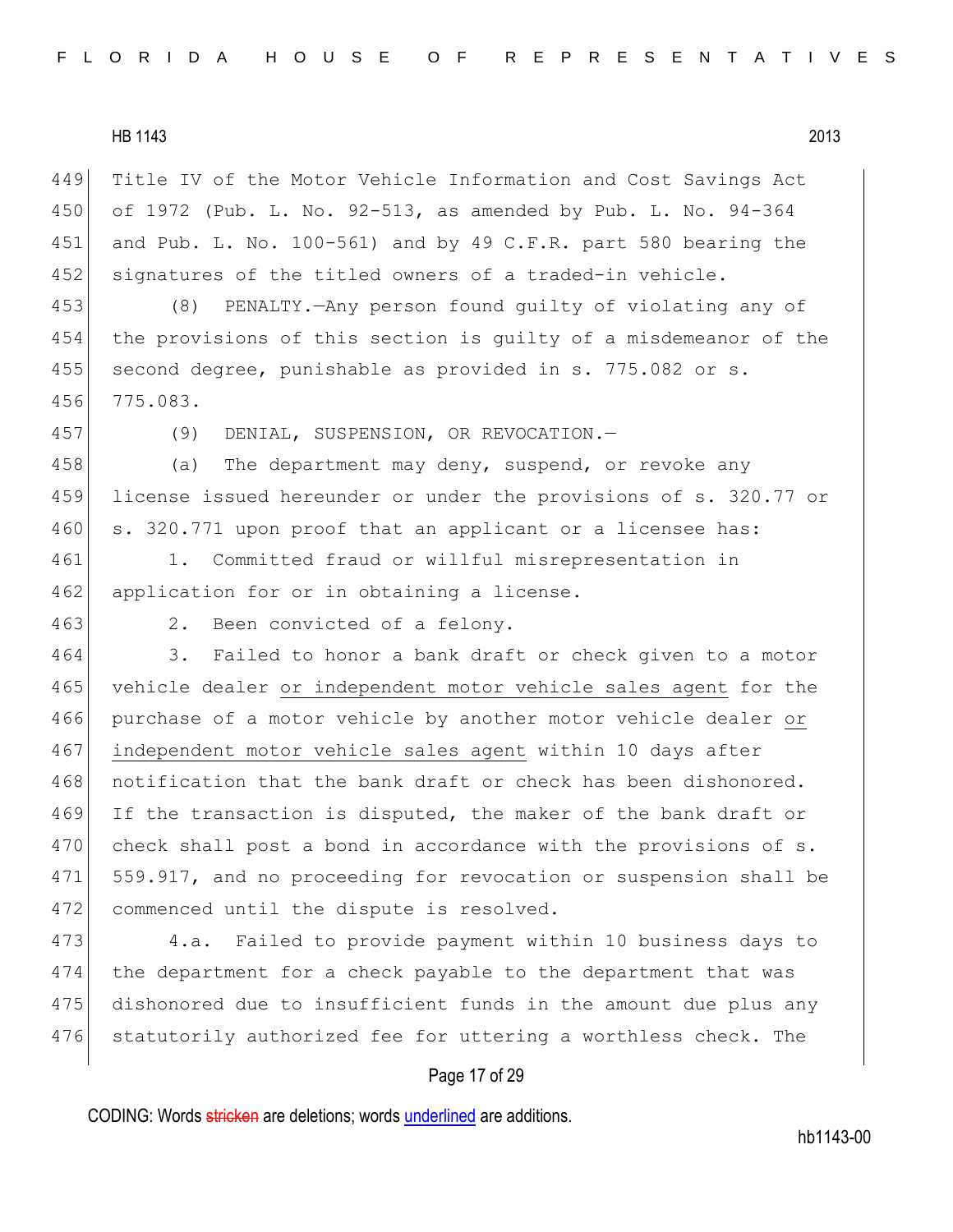477 department shall notify an applicant or licensee when the 478 applicant or licensee makes payment to the department by a check 479 that is subsequently dishonored by the bank due to insufficient 480 funds. The applicant or licensee shall, within 10 business days 481 after receiving the notice, provide payment to the department in 482 the form of cash in the amount due plus any statutorily 483 authorized fee. If the applicant or licensee fails to make such 484 payment within 10 business days, the department may deny, 485 suspend, or revoke the applicant's or licensee's motor vehicle 486 dealer or independent motor vehicle sales agent license.

487 b. Stopped payment on a check payable to the department, 488 issued a check payable to the department from an account that 489 has been closed, or charged back a credit card transaction to 490 the department. If an applicant or licensee commits any such 491 act, the department may deny, suspend, or revoke the applicant's 492 or licensee's motor vehicle dealer or independent motor vehicle 493 sales agent license.

494 (b) The department may deny, suspend, or revoke any 495 license issued hereunder or under the provisions of s. 320.77 or 496 s. 320.771 upon proof that a licensee has committed, with 497 sufficient frequency so as to establish a pattern of wrongdoing 498 on the part of a licensee, violations of one or more of the 499 following activities:

500 1. Representation that a demonstrator is a new motor 501 vehicle, or the attempt to sell or the sale of a demonstrator as 502 a new motor vehicle without written notice to the purchaser that 503 the vehicle is a demonstrator. For the purposes of this section, 504 a "demonstrator," a "new motor vehicle," and a "used motor

# Page 18 of 29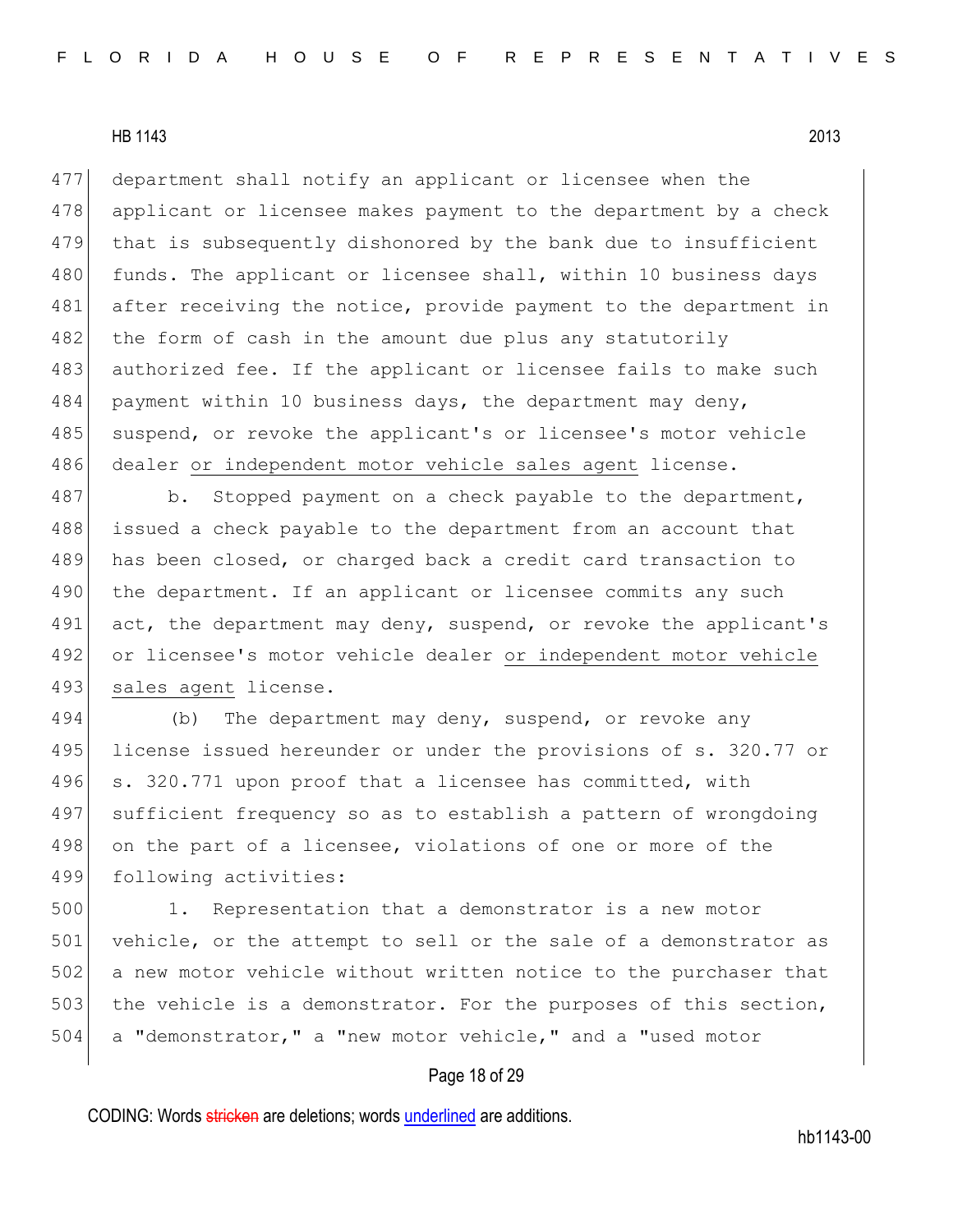505 vehicle" shall be defined as under s. 320.60.

506 2. Unjustifiable refusal to comply with a licensee's 507 responsibility under the terms of the new motor vehicle warranty 508 issued by its respective manufacturer, distributor, or importer. 509 However, if such refusal is at the direction of the 510 manufacturer, distributor, or importer, such refusal shall not 511 be a ground under this section.

512 3. Misrepresentation or false, deceptive, or misleading statements with regard to the sale or financing of motor vehicles which any motor vehicle dealer or independent motor 515 vehicle sales agent has, or causes to have, advertised, printed, displayed, published, distributed, broadcast, televised, or made in any manner with regard to the sale or financing of motor vehicles.

519 4. Failure by any motor vehicle dealer or independent 520 motor vehicle sales agent to provide a customer or purchaser 521 with an odometer disclosure statement and a copy of any bona 522 fide written, executed sales contract or agreement of purchase 523 connected with the purchase of the motor vehicle purchased by 524 the customer or purchaser.

525 5. Failure of any motor vehicle dealer or independent 526 motor vehicle sales agent to comply with the terms of any bona 527 fide written, executed agreement, pursuant to the sale of a 528 motor vehicle.

529 6. Failure to apply for transfer of a title as prescribed 530 in s. 319.23(6).

531 7. Use of the dealer license identification number by any 532 person other than the licensed dealer or his or her designee.

### Page 19 of 29

CODING: Words stricken are deletions; words underlined are additions.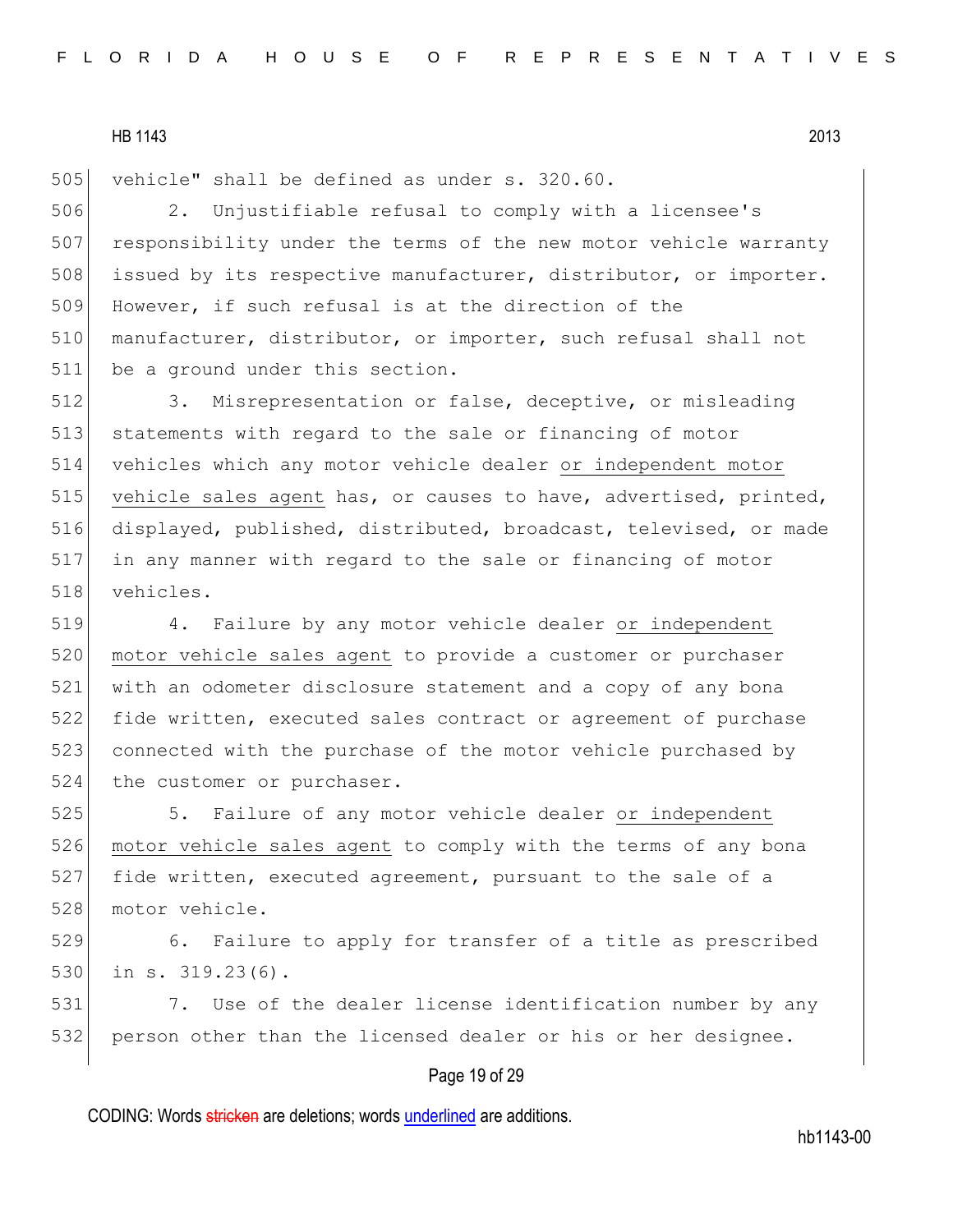533 8. Failure to continually meet the requirements of the 534 licensure law.

 9. Representation to a customer or any advertisement to 536 the public representing or suggesting that a motor vehicle is a new motor vehicle if such vehicle lawfully cannot be titled in 538 the name of the customer or other member of the public by the seller using a manufacturer's statement of origin as permitted in s. 319.23(1).

541 10. Requirement by any motor vehicle dealer or independent 542 motor vehicle sales agent that a customer or purchaser accept 543 equipment on his or her motor vehicle which was not ordered by 544 the customer or purchaser.

545 11. Requirement by any motor vehicle dealer or independent 546 motor vehicle sales agent that any customer or purchaser finance 547 a motor vehicle with a specific financial institution or 548 company.

549 12. Requirement by any motor vehicle dealer or independent 550 motor vehicle sales agent that the purchaser of a motor vehicle 551 contract with the dealer for physical damage insurance.

 13. Perpetration of a fraud upon any person as a result of 553 dealing in motor vehicles, including, without limitation, the misrepresentation to any person by the licensee of the licensee's relationship to any manufacturer, importer, or distributor.

557 14. Violation of any of the provisions of s. 319.35 by any 558 motor vehicle dealer or independent motor vehicle sales agent.

559 15. Sale by a motor vehicle dealer or independent motor 560 vehicle sales agent of a vehicle offered in trade by a customer

## Page 20 of 29

CODING: Words stricken are deletions; words underlined are additions.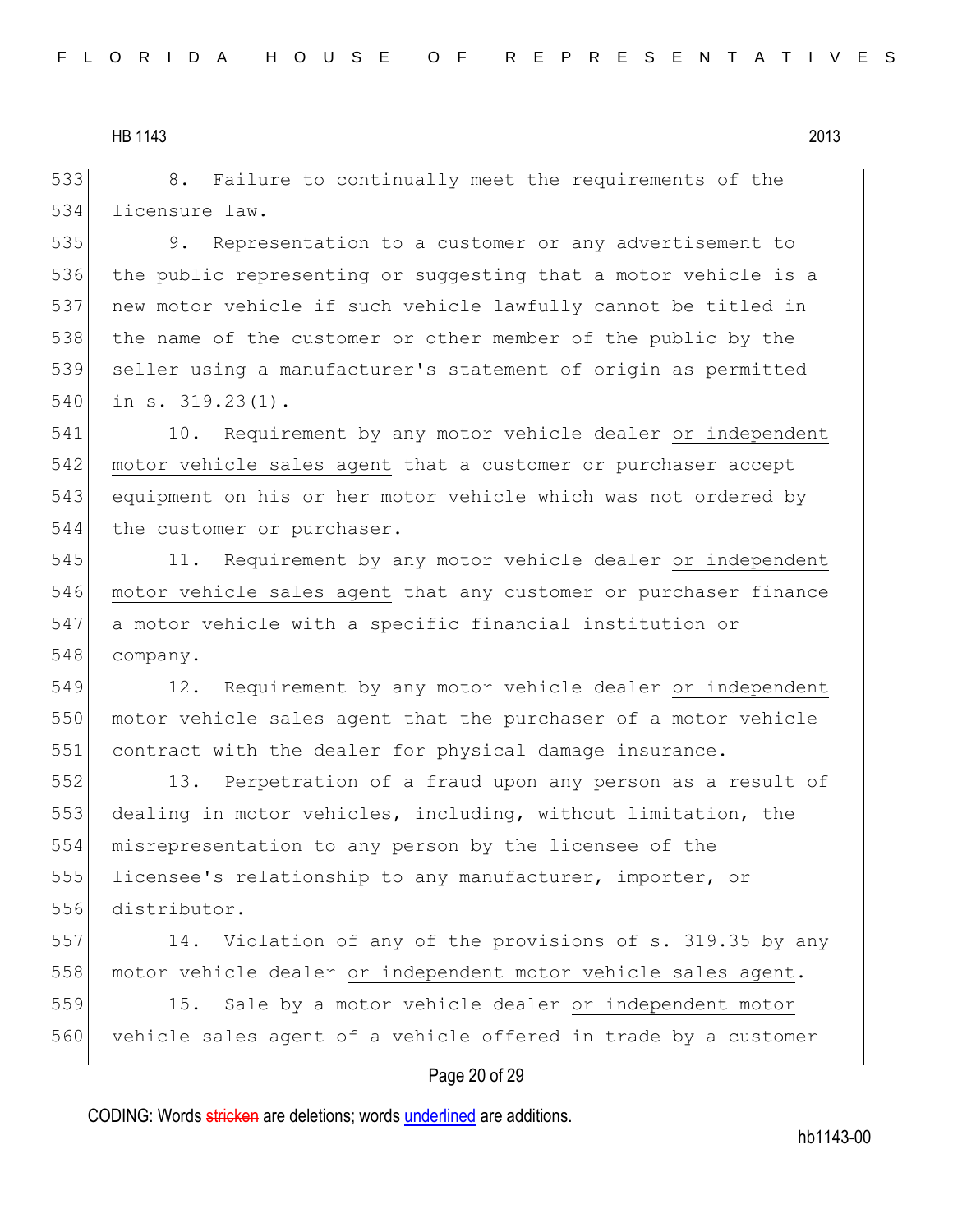561 before prior to consummation of the sale, exchange, or transfer 562 of a newly acquired vehicle to the customer, unless the customer 563 provides written authorization for the sale of the trade-in 564 vehicle before prior to delivery of the newly acquired vehicle.

565 16. Willful failure to comply with any administrative rule 566 adopted by the department or the provisions of s. 320.131(8).

567 17. Violation of chapter 319, this chapter, or ss. 568 559.901-559.9221, which has to do with dealing in or repairing 569 motor vehicles or mobile homes. Additionally, in the case of 570 used motor vehicles, the willful violation of the federal law 571 and rule in 15 U.S.C. s. 2304, 16 C.F.R. part 455, pertaining to 572 the consumer sales window form.

573 18. Failure to maintain evidence of notification to the 574 owner or coowner of a vehicle regarding registration or titling 575 fees owed as required in s.  $320.02(16)$ .

576 19. Failure to register a mobile home salesperson with the 577 department as required by this section.

578 (c) When a motor vehicle dealer or independent motor 579 vehicle sales agent is convicted of a crime which results in his 580 or her being prohibited from continuing in that capacity, the 581 dealer may not continue in any capacity within the industry. The 582 offender shall have no financial interest, management, sales, or 583 other role in the operation of a dealership. Further, the 584 offender may not derive income from the dealership beyond 585 reasonable compensation for the sale of his or her ownership 586 interest in the business.

587 (10) SURETY BOND OR IRREVOCABLE LETTER OF CREDIT 588 REQUIRED.—

# Page 21 of 29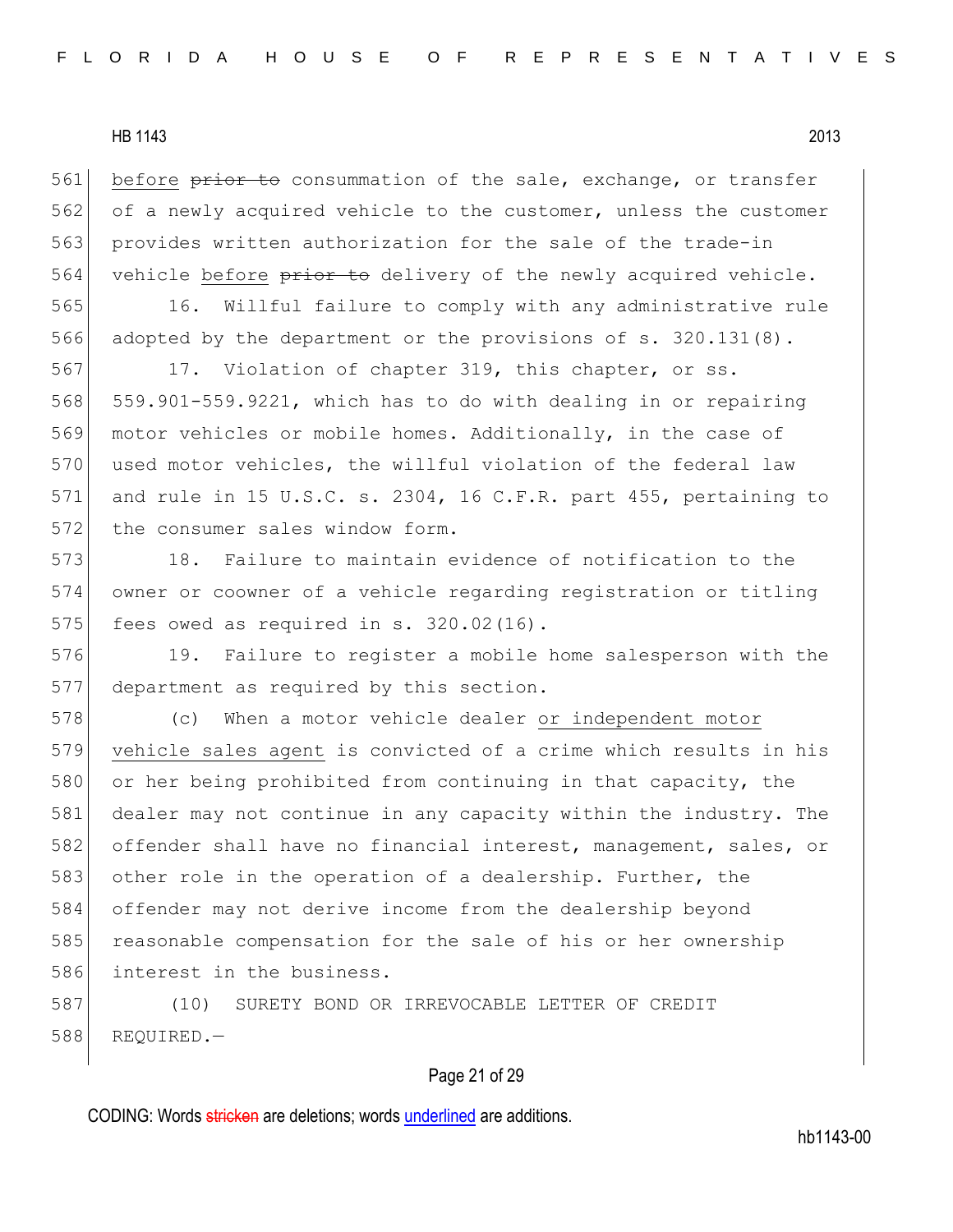589 (a) Annually, before any license shall be issued to a 590 motor vehicle dealer, the applicant-dealer of new or used motor 591 vehicles shall deliver to the department a good and sufficient 592 surety bond or irrevocable letter of credit, executed by the 593 applicant-dealer as principal, in the sum of \$25,000.

 (b) Surety bonds and irrevocable letters of credit shall be in a form to be approved by the department and shall be conditioned that the motor vehicle dealer shall comply with the conditions of any written contract made by such dealer in 598 connection with the sale or exchange of any motor vehicle and shall not violate any of the provisions of chapter 319 and this chapter in the conduct of the business for which the dealer is 601 licensed. Such bonds and letters of credit shall be to the 602 department and in favor of any person in a retail or wholesale 603 transaction who shall suffer any loss as a result of any violation of the conditions hereinabove contained. When the department determines that a person has incurred a loss as a 606 result of a violation of chapter 319 or this chapter, it shall notify the person in writing of the existence of the bond or 608 letter of credit. Such bonds and letters of credit shall be for the license period, and a new bond or letter of credit or a proper continuation certificate shall be delivered to the department at the beginning of each license period. However, the aggregate liability of the surety in any one year shall in no 613 event exceed the sum of the bond or, in the case of a letter of credit, the aggregate liability of the issuing bank shall not 615 exceed the sum of the credit.

616 (c) Surety bonds shall be executed by a surety company

# Page 22 of 29

CODING: Words stricken are deletions; words underlined are additions.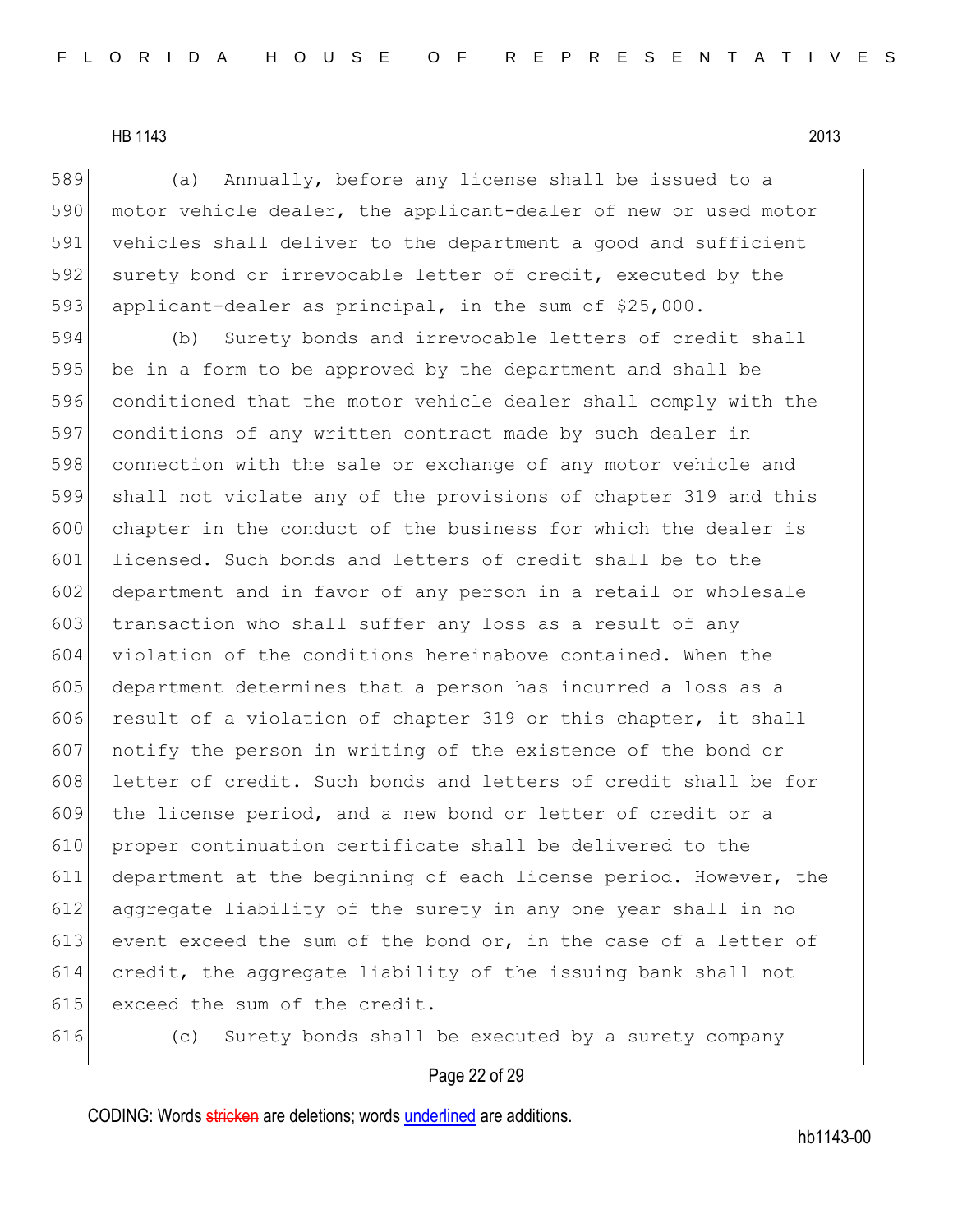617 authorized to do business in the state as surety, and 618 irrevocable letters of credit shall be issued by a bank 619 authorized to do business in the state as a bank.

620 (d) Irrevocable letters of credit shall be engaged by a 621 bank as an agreement to honor demands for payment as specified 622 in this section.

623 (e) The department shall, upon denial, suspension, or 624 revocation of any license, notify the surety company of the 625 licensee, or bank issuing an irrevocable letter of credit for 626 the licensee, in writing, that the license has been denied, 627 suspended, or revoked and shall state the reason for such 628 denial, suspension, or revocation.

 (f) Any surety company which pays any claim against the 630 bond of any licensee or any bank which honors a demand for payment as a condition specified in a letter of credit of a licensee shall notify the department in writing that such action has been taken and shall state the amount of the claim or 634 payment.

635 (g) Any surety company which cancels the bond of any 636 licensee or any bank which cancels an irrevocable letter of 637 credit shall notify the department in writing of such 638 cancellation, giving reason for the cancellation.

639 (11) INJUNCTION.—In addition to the remedies provided in 640 this chapter and notwithstanding the existence of any adequate 641 remedy at law, the department is authorized to make application 642 to any circuit court of the state, and such circuit court shall 643 have jurisdiction, upon a hearing and for cause shown, to grant 644 a temporary or permanent injunction, or both, restraining any

## Page 23 of 29

CODING: Words stricken are deletions; words underlined are additions.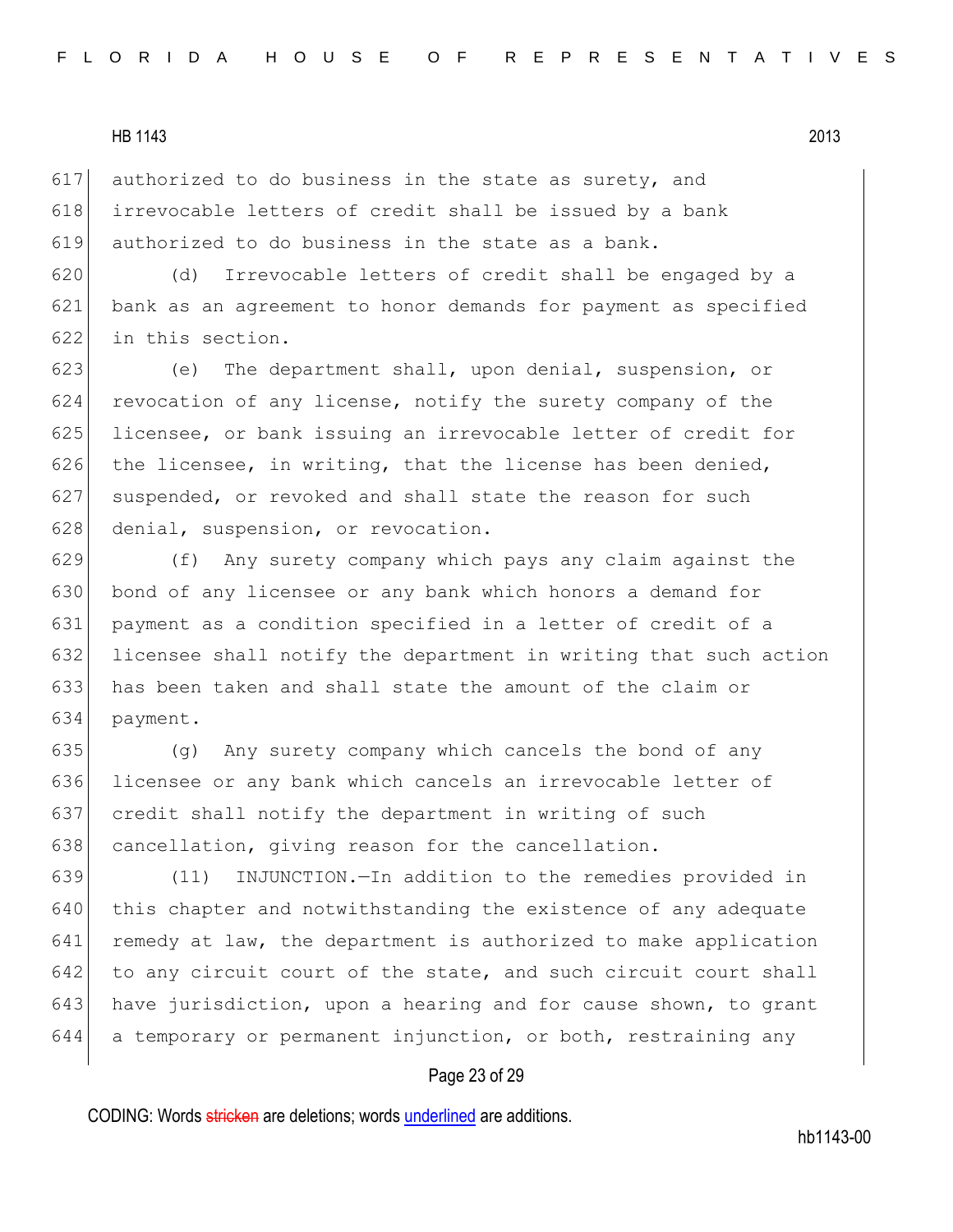645 person from acting as a motor vehicle dealer or independent 646 motor vehicle sales agent under the terms of this section 647 without being properly licensed hereunder, from violating or 648 continuing to violate any of the provisions of chapter 319, this 649 chapter, or ss. 559.901-559.9221, or for failing or refusing to 650 comply with the requirements of chapter 319, this chapter, or 651  $\vert$  ss. 559.901-559.9221, or any rule or regulation adopted 652 thereunder, such injunction to be issued without bond. A single 653 act in violation of the provisions of chapter 319, this chapter, 654 or chapter 559 shall be sufficient to authorize the issuance of 655 an injunction.

656 (12) CIVIL FINES; PROCEDURE.—In addition to the exercise 657 of other powers provided in this section, the department may 658 levy and collect a civil fine, in an amount not to exceed \$1,000 659 for each violation, against any licensee if it finds that the 660 licensee has violated any provision of this section or has 661 violated any other law of this state or the federal law and 662 administrative rule set forth in paragraph (9) (a) related to 663 dealing in motor vehicles. Any licensee shall be entitled to a 664 hearing pursuant to chapter 120 if the licensee contests the 665 fine levied, or about to be levied, upon him or her.

666 (13) DEPOSIT AND USE OF FEES.—The fees charged applicants 667 for both the required background investigation and the 668 computerized card as provided in this section shall be deposited 669 into the Highway Safety Operating Trust Fund and shall be used 670 to cover the cost of such service.

671 (14) EXEMPTION.—The provisions of this section do not 672 apply to persons who sell or deliver motorized disability access

## Page 24 of 29

CODING: Words stricken are deletions; words underlined are additions.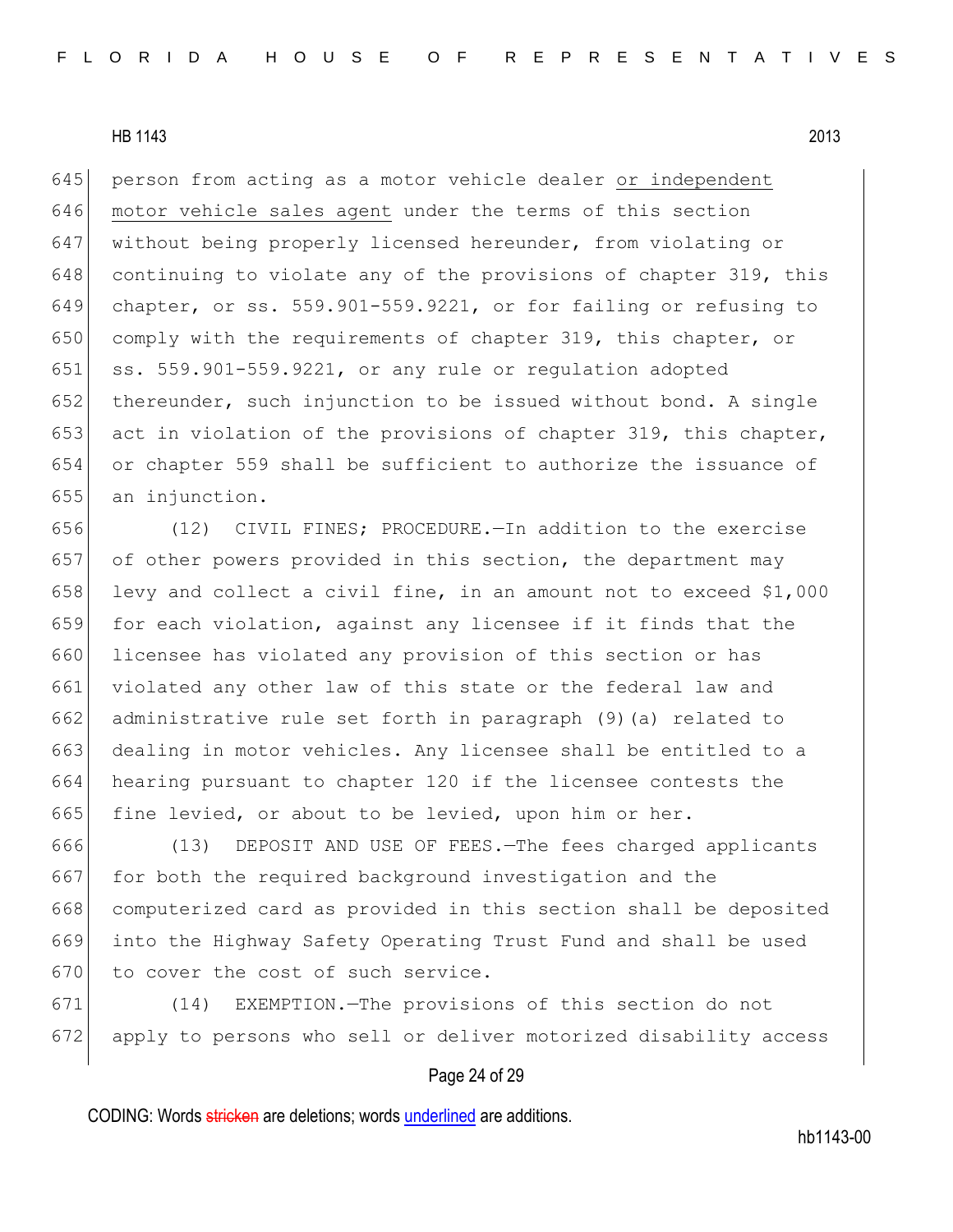673 vehicles as defined in s. 320.01.

674 Section 2. Paragraph (a) of subsection (1) and paragraph 675 (b) of subsection (5) of section  $316.2935$ , Florida Statutes, are 676 amended to read:

677 316.2935 Air pollution control equipment; tampering 678 prohibited; penalty.-

 (1)(a) It is unlawful for any person or motor vehicle 680 dealer or independent motor vehicle sales agent as defined in s. 681 320.27 to offer or display for retail sale or lease, sell, 682 lease, or transfer title to, a motor vehicle in Florida that has been tampered with in violation of this section, as determined pursuant to subsection (7). Tampering is defined as the 685 dismantling, removal, or rendering ineffective of any air pollution control device or system which has been installed on a motor vehicle by the vehicle manufacturer except to replace such device or system with a device or system equivalent in design and function to the part that was originally installed on the 690 motor vehicle. All motor vehicles sold, reassigned, or traded to a licensed motor vehicle dealer are exempt from this paragraph.

692 (5) Any person who knowingly and willfully violates 693 subsection (1) shall be punished as follows:

694 (b) For a second or subsequent offense, violators, 695 including motor vehicle dealers or independent motor vehicle 696 sales agents, shall be quilty of a misdemeanor of the first 697 degree, punishable as provided in s. 775.082 or s. 775.083. In 698 addition, the Department of Highway Safety and Motor Vehicles 699 may temporarily or permanently revoke or suspend the motor 700 vehicle dealer or independent motor vehicle sales agent license

## Page 25 of 29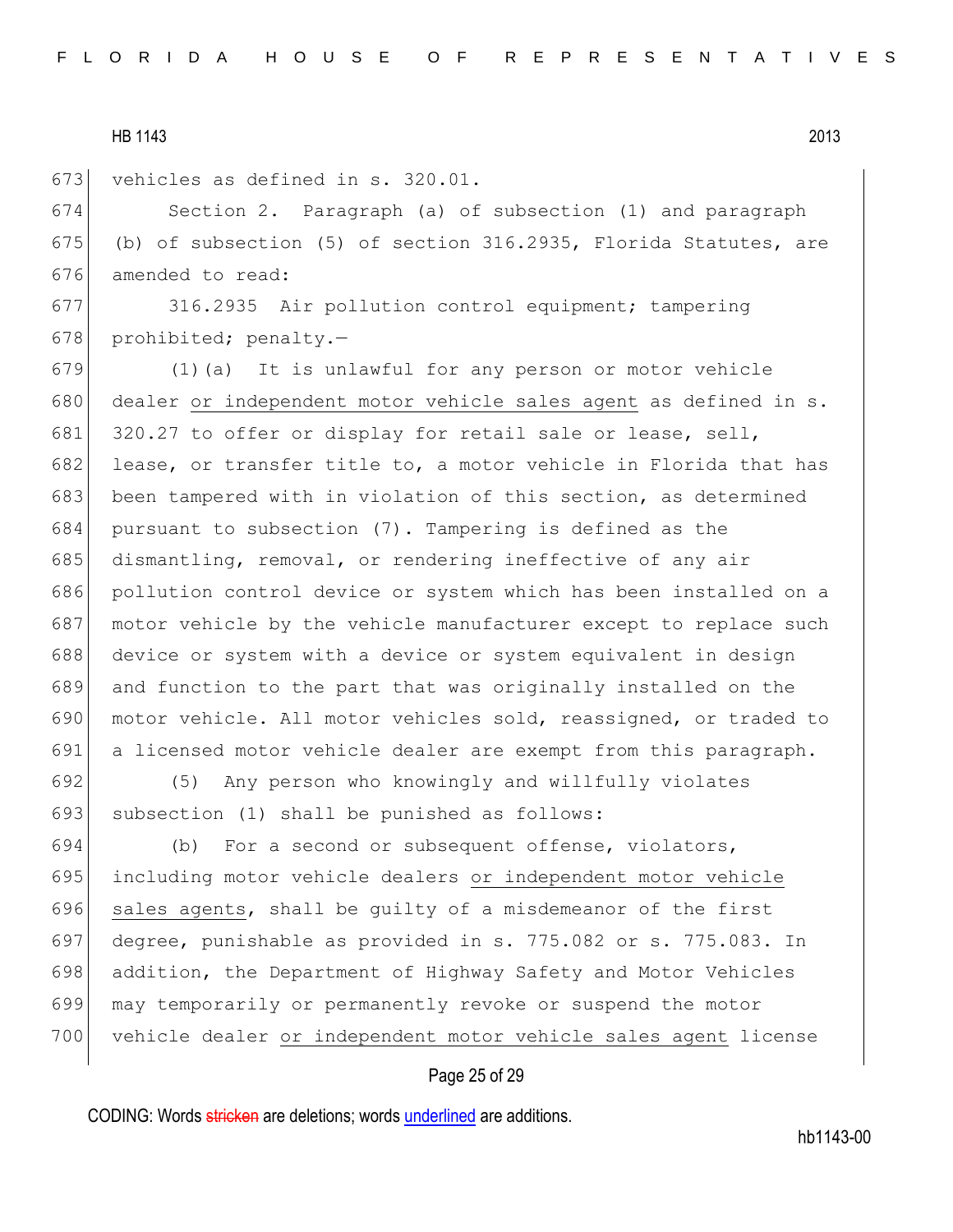701 authorized pursuant to the provisions of s. 320.27.

702 Section 3. Paragraph (a) of subsection (7) of section 703 319.33, Florida Statutes, is amended to read:

704 319.33 Offenses involving vehicle identification numbers, 705 applications, certificates, papers; penalty.-

 (7)(a) If all identifying numbers of a motor vehicle or 707 mobile home do not exist or have been destroyed, removed, 708 covered, altered, or defaced, or if the real identity of the motor vehicle or mobile home cannot be determined, the motor vehicle or mobile home shall constitute contraband and shall be subject to forfeiture by a seizing law enforcement agency, pursuant to applicable provisions of ss. 932.701-932.704. Such motor vehicle shall not be operated on the streets and highways 714 of the state unless, by written order of a court of competent jurisdiction, the department is directed to assign to the vehicle a replacement vehicle identification number which shall thereafter be used for identification purposes. If the motor 718 vehicle is confiscated from a licensed motor vehicle dealer or independent motor vehicle sales agent as defined in s. 320.27, 720 the dealer or sales agent  $de{a}$  aler's license shall be revoked.

721 Section 4. Subsection (3) of section 320.1316, Florida 722 Statutes, is amended to read:

723 320.1316 Failure to surrender vehicle or vessel.

 (3) The registered owner of the vehicle may dispute a 725 notice to surrender the vehicle by notifying the department of the dispute in writing on forms provided by the department and presenting proof that the vehicle was sold to a motor vehicle dealer or independent motor vehicle sales agent licensed under

### Page 26 of 29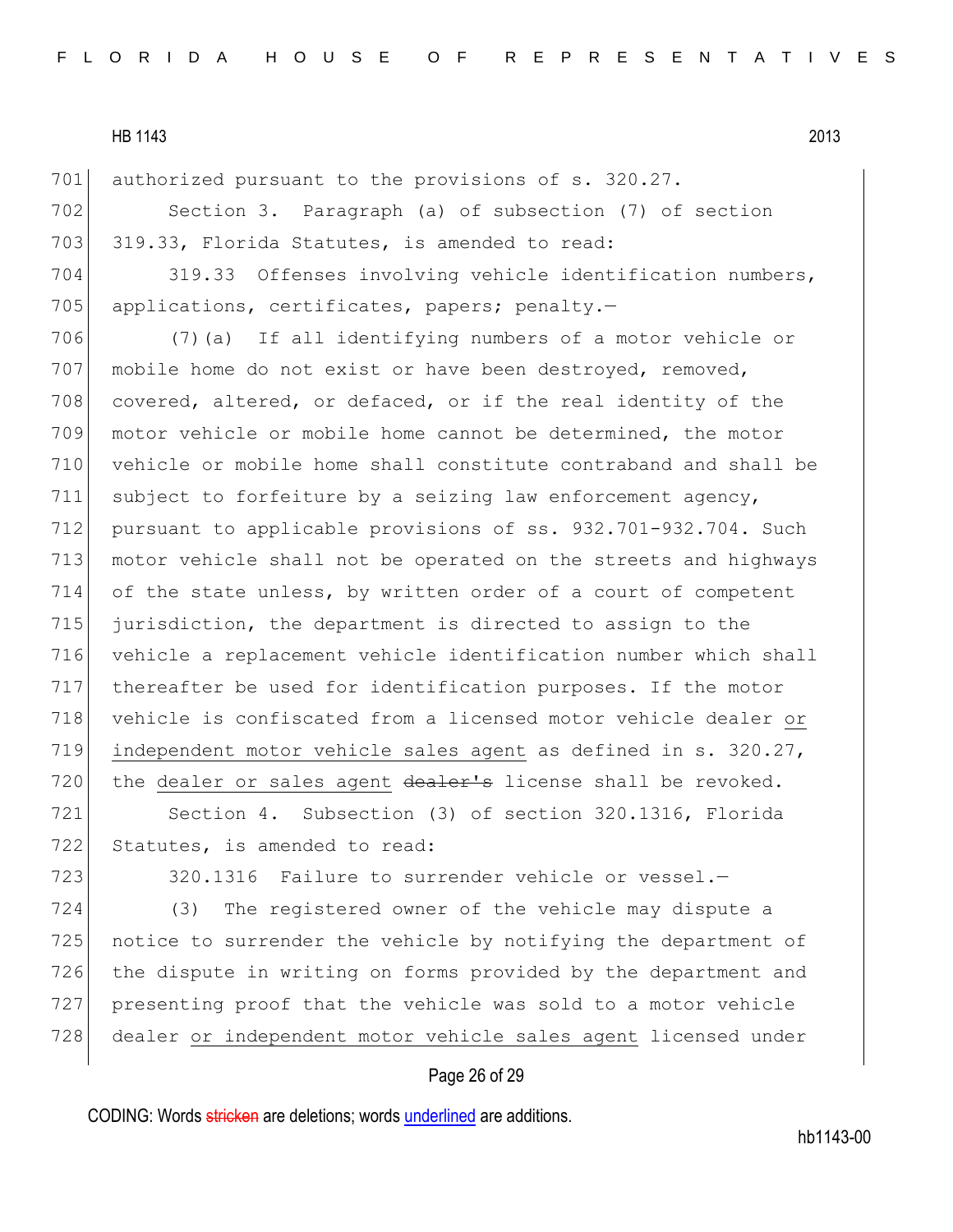729 s. 320.27, a mobile home dealer licensed under s. 320.77, or a 730 recreational vehicle dealer licensed under s. 320.771.

731 Section 5. Section 320.273, Florida Statutes, is amended 732 to read:

 320.273 Reinstatement of license of motor vehicle dealers.—When the license of a motor vehicle dealer or independent motor vehicle sales agent has been revoked or 736 suspended by the department pursuant to the provisions of  $s$ . 737 320.27, the department may for good cause reinstate the license of any former licensee under this law if it determines that said former licensee is rehabilitated, meets the requirements of s. 740 320.27, files an application for license pursuant to s.  $320.27(3)$ , and complies with said section.

742 Section 6. Subsection (1) of section 501.021, Florida 743 Statutes, is amended to read:

744 501.021 Home solicitation sale; definitions.—As used in 745 ss. 501.021-501.055:

746 (1) "Home solicitation sale" means a sale, lease, or 747 rental of consumer goods or services with a purchase price in 748 excess of \$25 which includes all interest, service charges, 749 finance charges, postage, freight, insurance, and service or 750 handling charges, whether under single or multiple contracts, 751 made pursuant to an installment contract, a loan agreement, 752 other evidence of indebtedness, or a cash transaction or other 753 consumer credit transaction, in which:

754 (a) The seller or a person acting for him or her engages 755 in a personal solicitation of the sale, lease, or rental at a 756 place other than at the seller's fixed location business

# Page 27 of 29

CODING: Words stricken are deletions; words underlined are additions.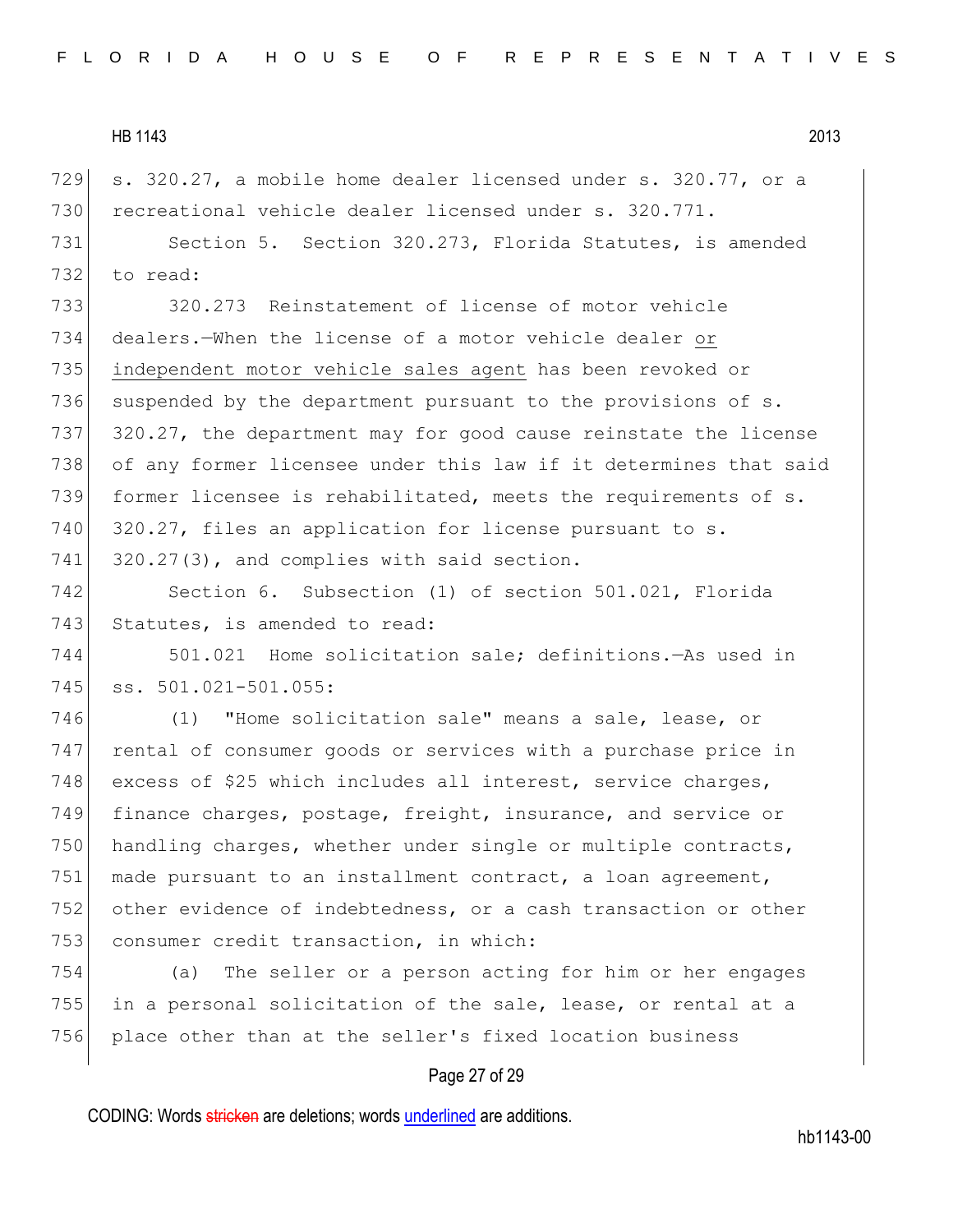763

757 establishment where goods or services are offered or exhibited 758 for sale, lease, or rental, and

759 (b) The buyer's agreement or offer to purchase is given to 760 the seller and the sale, lease, or rental is consummated at a 761 place other than at the seller's fixed location business 762 establishment,

764 including a transaction unsolicited by the consumer and 765 consummated by telephone and without any other contact between 766 the buyer and the seller or its representative before prior to 767 delivery of the goods or performance of the services. It does 768 not include a sale, lease, or rental made at any fair or similar 769 commercial exhibit or a sale, lease, or rental that results from 770 a request for specific goods or services by the purchaser or 771 lessee or a sale made by a motor vehicle dealer or independent 772 motor vehicle sales agent licensed under s. 320.27 which occurs 773 at a location or facility open to the general public or to a 774 designated group.

775 Section 7. Subsection (3) of section 537.012, Florida 776 Statutes, is amended to read:

777 537.012 Repossession, disposal of pledged property; excess 778 proceeds.-

779 (3) Upon taking possession of titled personal property, 780 the lender may dispose of the titled personal property by sale 781 but may do so only through a motor vehicle dealer or independent 782 motor vehicle sales agent licensed under s. 320.27. At least 10 783 days before prior to sale, the lender shall notify the borrower 784 of the date, time, and place of the sale and provide the

## Page 28 of 29